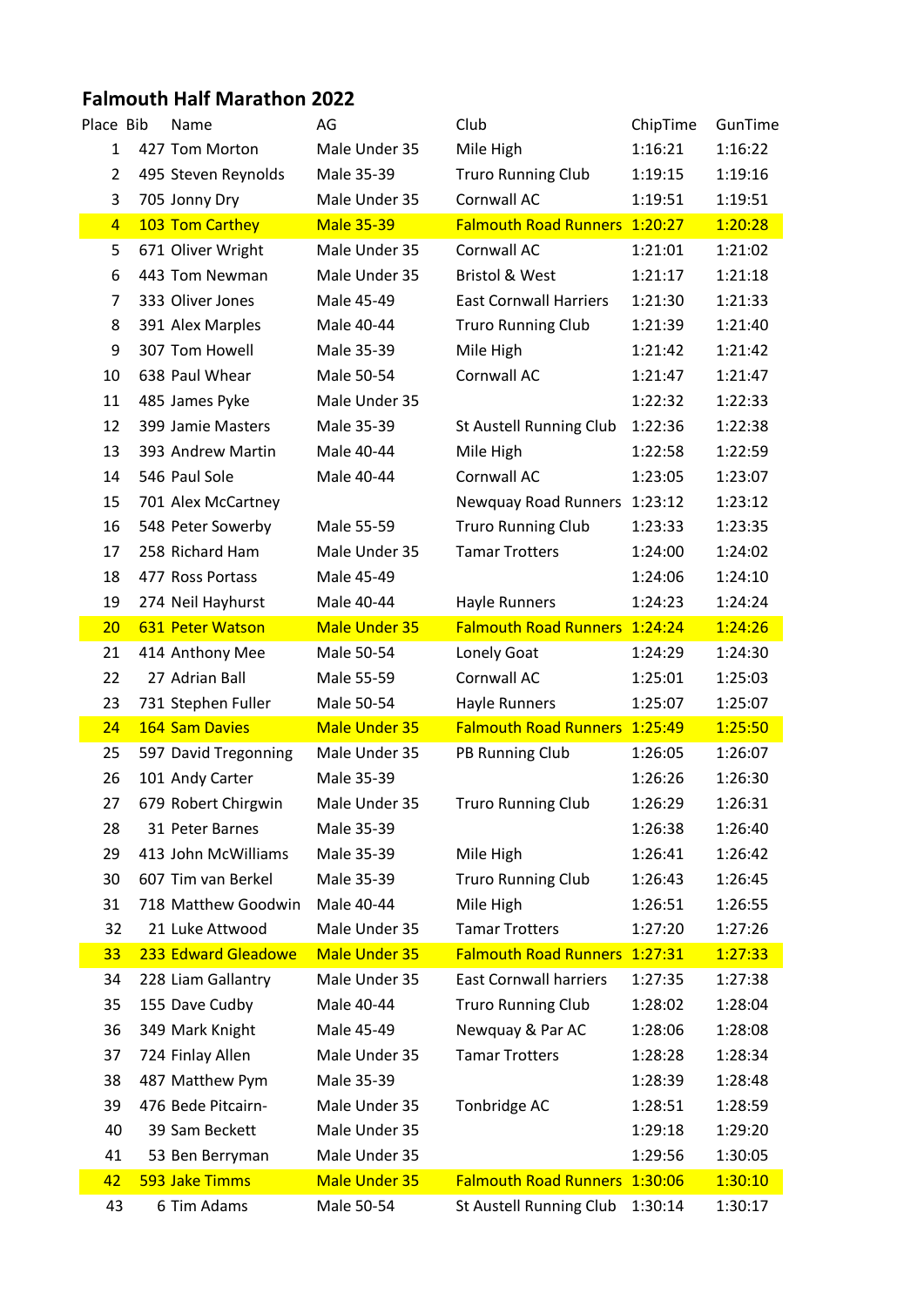| 44 | 64 Andrew Blizzard                 | Male Under 35     | <b>Truro Running Club</b>     | 1:30:52 | 1:30:54 |
|----|------------------------------------|-------------------|-------------------------------|---------|---------|
| 45 | 668 Josh Wreford                   |                   |                               | 1:31:01 | 1:31:04 |
| 46 | 87 Robert Brown                    | Male Under 35     |                               | 1:30:53 | 1:31:14 |
| 47 | 496 Andy Rich                      | Male 45-49        | St Austell Running Club       | 1:31:54 | 1:31:58 |
| 48 | 545 John Sole                      | Male 40-44        | Cornwall AC                   | 1:32:05 | 1:32:07 |
| 49 | 544 Amy Sole                       | Female 35-39      | Cornwall AC                   | 1:32:12 | 1:32:15 |
| 50 | 163 Charlie Davies                 | Male Under 35     |                               | 1:32:10 | 1:32:16 |
| 51 | 710 Richard Martin                 | Male 35-39        | St Austell Running Club       | 1:32:19 | 1:32:23 |
| 52 | 474 David Philp                    | Male 60-64        | <b>East Cornwall Harriers</b> | 1:32:31 | 1:32:36 |
| 53 | 338 Richard Keefe                  | <b>Male 50-54</b> | <b>falmouth Road Runners</b>  | 1:32:32 | 1:32:37 |
| 54 | 189 Glynn Edwards                  | Male Under 35     | Lonely Goat                   | 1:32:34 | 1:32:45 |
| 55 | 200 Zoltan Erdos                   | Male Under 35     |                               | 1:32:58 | 1:33:07 |
| 56 | 342 Henry Kennaway                 | Male Under 35     |                               | 1:32:34 | 1:33:13 |
| 57 | 223 Jake Freeland                  | Male Under 35     | Hayle runners                 | 1:33:09 | 1:33:13 |
| 58 | 122 Gareth Churcher                | Male 35-39        |                               | 1:33:35 | 1:33:45 |
| 59 | 268 John Hatchell                  | Male 45-49        |                               | 1:33:59 | 1:34:10 |
| 60 | <b>590 Simon Thomason</b>          | <b>Male 45-49</b> | <b>Falmouth Road Runners</b>  | 1:34:06 | 1:34:13 |
| 61 | 37 Michael Batty                   | Male 55-59        | <b>Newquay Road Runners</b>   | 1:34:30 | 1:34:34 |
| 62 | 582 Joanna Temple                  | Female Under 35   | <b>Truro Running Club</b>     | 1:34:38 | 1:34:43 |
| 63 | 706 Andy Roberts                   | Male 50-54        | <b>Macclesfield Harriers</b>  | 1:34:57 | 1:35:03 |
| 64 | 678 Anna Jenkins                   |                   |                               | 1:35:19 | 1:35:22 |
| 65 | <b>488 Peter Rackstraw</b>         | Male Under 35     | <b>Falmouth Road Runners</b>  | 1:35:25 | 1:35:30 |
| 66 | 277 Mathew Henderson Male Under 35 |                   | St Austell Running Club       | 1:35:25 | 1:35:31 |
|    |                                    |                   |                               |         |         |
| 67 | 242 Ralph Graves                   | Male 45-49        | <b>Truro Running Club</b>     | 1:35:34 | 1:35:40 |
| 68 | 190 Kevin Edwards                  | Male 55-59        | <b>Tamar Trotters</b>         | 1:35:37 | 1:35:43 |
| 69 | 503 Anna Risbridger                | Female Under 35   |                               | 1:35:29 | 1:35:45 |
| 70 | 521 Christopher                    | Male 35-39        |                               | 1:35:38 | 1:35:53 |
| 71 | 373 Chris Lewis                    | Male 40-44        |                               | 1:35:45 | 1:35:57 |
| 72 | 208 Nick Farmer                    | Male Under 35     | <b>Tavistock Run Project</b>  | 1:35:55 | 1:35:58 |
| 73 | 733 Thomas Kirby                   | Male Under 35     |                               | 1:35:50 | 1:36:02 |
| 74 | 571 Mark Sweeney                   | Male 55-59        | St Austell Running Club       | 1:36:09 | 1:36:15 |
| 75 | 436 Adrian Mutsaers                | Male 50-54        | Mile High                     | 1:36:20 | 1:36:24 |
| 76 | 629 Chris Washby                   | Male Under 35     |                               | 1:36:07 | 1:36:26 |
| 77 | 429 Leo Muid                       | <b>Male 40-44</b> | <b>Falmouth Road Runners</b>  | 1:36:26 | 1:36:34 |
| 78 | 654 Lucy Williams                  | Female 35-39      | <b>Truro Running Club</b>     | 1:36:33 | 1:36:38 |
| 79 | 533 Richard Sherley                | Male 35-39        |                               | 1:36:51 | 1:36:57 |
| 80 | 2 Scott Abraham                    | Male 50-54        | <b>Hayle Runners</b>          | 1:37:08 | 1:37:10 |
| 81 | 541 Lee Smith                      | Male Under 35     |                               | 1:37:07 | 1:37:23 |
| 82 | 272 Will Hawkes                    | Male Under 35     |                               | 1:37:16 | 1:37:24 |
| 83 | 179 Damian Dunne                   | Male 45-49        | <b>Plymouth Musketeers</b>    | 1:37:23 | 1:37:28 |
| 84 | 26 Steve Baker                     | Male 60-64        | <b>Tamar Trotters</b>         | 1:37:24 | 1:37:30 |
| 85 | 252 Craig Hall                     | Male 45-49        | Carn Runners                  | 1:37:25 | 1:37:40 |
| 86 | 249 Matthew Grzenda                | Male 45-49        |                               | 1:37:51 | 1:38:01 |
| 87 | 416 Shaun Mellow                   | Male 35-39        | Lonely Goat                   | 1:37:54 | 1:38:06 |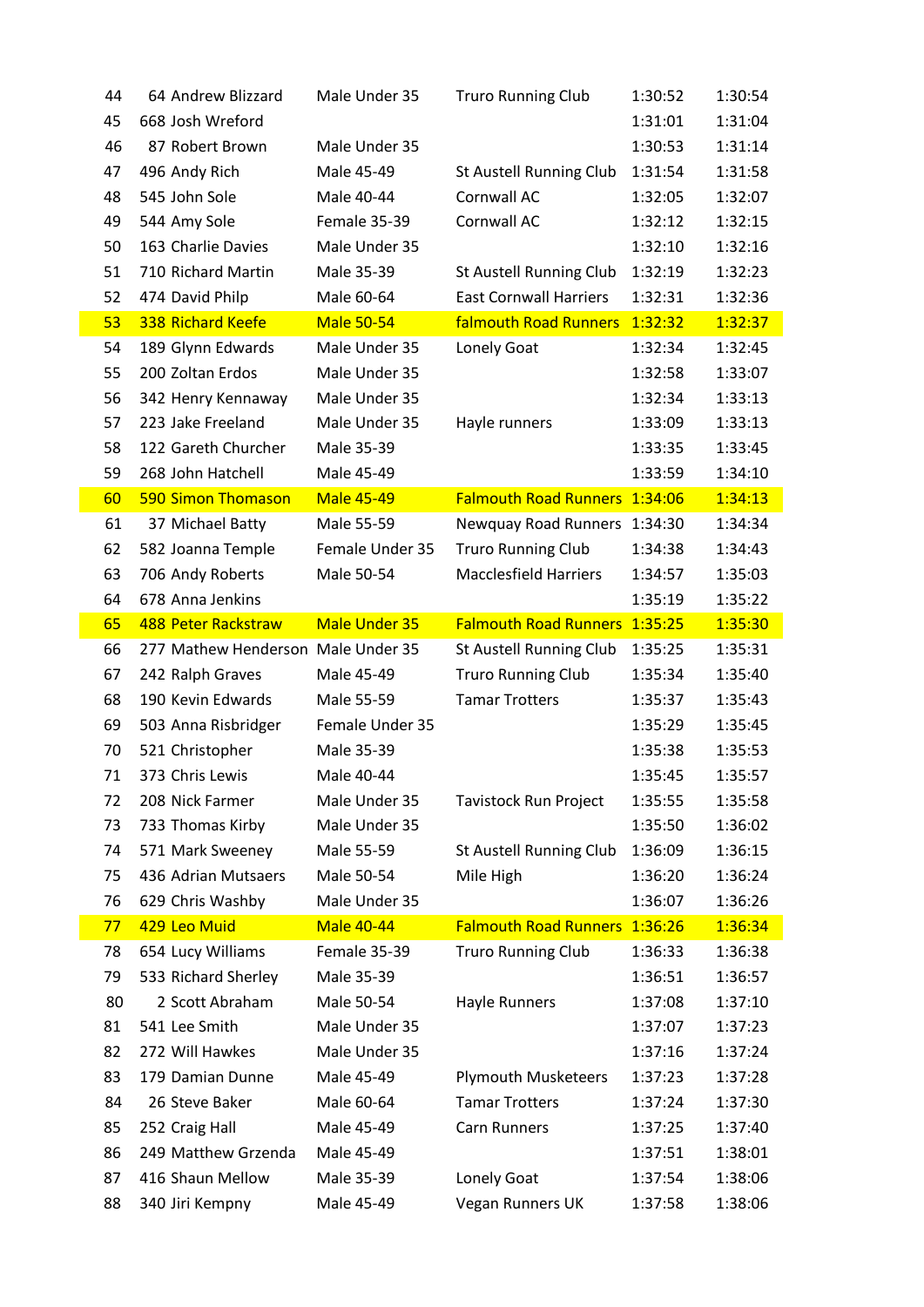| 89  | 131 Dan Cocks                     | Male Under 35          | <b>St Austell Athletes</b>    | 1:38:10 | 1:38:13 |
|-----|-----------------------------------|------------------------|-------------------------------|---------|---------|
| 90  | 444 Conor Newton                  | Male Under 35          | <b>Truro Triathlon Club</b>   | 1:38:14 | 1:38:24 |
| 91  | 536 Katie Simmonds                | Female Under 35        | <b>HBAC</b>                   | 1:38:26 | 1:38:33 |
| 92  | 397 Kristan Martin                | Male Under 35          |                               | 1:38:23 | 1:38:34 |
| 93  | 410 Laurence McLellan             | Male Under 35          |                               | 1:38:32 | 1:38:43 |
| 94  | 513 James Rowe                    | Male 40-44             |                               | 1:38:59 | 1:39:07 |
| 95  | 76 Crispin Brabner                | Male 50-54             | <b>Tamar Trotters</b>         | 1:39:01 | 1:39:07 |
| 96  | 250 Thom Haines                   | Male 35-39             |                               | 1:38:58 | 1:39:08 |
| 97  | 404 Ferdinand Mayer               | Male Under 35          |                               | 1:39:02 | 1:39:14 |
| 98  | 639 Alan Wherry                   | Male 55-59             | St Austell Running Club       | 1:39:26 | 1:39:33 |
| 99  | 676 Gregory Dufour-Cox Male 50-54 |                        |                               | 1:39:57 | 1:40:02 |
| 100 | 450 Liam ONeill                   | Male Under 35          | Hayle Runners                 | 1:39:42 | 1:40:04 |
| 101 | 423 Seth Mitchell                 | Male 35-39             |                               | 1:40:00 | 1:40:06 |
| 102 | 146 Alex Cottle                   | Male Under 35          |                               | 1:39:59 | 1:40:15 |
| 103 | 542 Niamh Smith                   | Female Under 35        |                               | 1:40:31 | 1:40:34 |
| 104 | 330 Chris Jones                   | Male 35-39             |                               | 1:40:52 | 1:40:59 |
| 105 | 708 Matt Whitley                  | Male Under 35          |                               | 1:40:52 | 1:41:17 |
| 106 | 578 Kevin Taylor                  | <b>Male 35-39</b>      | <b>Falmouth Road Runners</b>  | 1:41:04 | 1:41:17 |
| 107 | 322 Emily Jeffs                   | <b>Female Under 35</b> | <b>Falmouth road runners</b>  | 1:41:00 | 1:41:18 |
| 108 | 19 Martyn Atkins                  | Male 50-54             |                               | 1:41:06 | 1:41:23 |
| 109 | 493 Tom Reid                      | Male 35-39             |                               | 1:41:09 | 1:41:23 |
| 110 | 52 Jonathan Berridge              | Male 50-54             | <b>Truro Running Club</b>     | 1:41:42 | 1:41:57 |
| 111 | 379 Doug Lloyd                    | Male 35-39             |                               | 1:41:55 | 1:42:09 |
| 112 | 475 Callum Pinch                  | Male Under 35          | <b>Truro Running Club</b>     | 1:41:59 | 1:42:13 |
| 113 | 165 Sharon Daw                    | Female 55-59           | <b>East Cornwall Harriers</b> | 1:42:15 | 1:42:20 |
| 114 | 440 Alex Nejad                    | Male Under 35          |                               | 1:42:01 | 1:42:22 |
| 115 | 319 Jonathan Jeeves               | Male 45-49             |                               | 1:42:15 | 1:42:24 |
| 116 | 193 Jon Eldon                     | Male 60-64             | Hayle Runners                 | 1:42:31 | 1:42:35 |
| 117 | 712 Ayla Brooks                   | Female Under 35        |                               | 1:42:38 | 1:42:52 |
| 118 | 192 Zein El-Salahi                | Male 35-39             |                               | 1:42:45 | 1:42:56 |
| 119 | 458 Becky Parkyn                  | Female Under 35        |                               | 1:42:46 | 1:42:58 |
| 120 | 209 Steven Farrant                | Male 35-39             | <b>Plymouth Musketeers</b>    | 1:42:46 | 1:42:59 |
| 121 | 431 Jacob Mulvany                 | Male Under 35          |                               | 1:42:49 | 1:43:00 |
| 122 | 341 Carly Kendall                 | Female Under 35        |                               | 1:42:55 | 1:43:01 |
| 123 | 446 Melissa Nicholas              | Female Under 35        | Hayle runners                 | 1:43:12 | 1:43:18 |
| 124 | 283 Amanda Hewitt                 | Female 45-49           | Cornwall AC                   | 1:43:17 | 1:43:24 |
| 125 | 337 Denzil Keast                  | Male Under 35          |                               | 1:43:19 | 1:43:25 |
| 126 | 532 Jack Shaw                     | Male Under 35          |                               | 1:43:11 | 1:43:27 |
| 127 | 486 Adam Pym                      | Male Under 35          |                               | 1:43:19 | 1:43:29 |
| 128 | 640 Joshua White                  | Male Under 35          |                               | 1:43:21 | 1:43:34 |
| 129 | 284 Chris Hewitt                  | Male 35-39             |                               | 1:43:43 | 1:43:52 |
| 130 | 156 Ian Curnow                    | Male 50-54             | Hayle runners                 | 1:43:32 | 1:43:52 |
| 131 | 501 Stuart Richards               | Male 45-49             | St Austell Running Club       | 1:43:46 | 1:43:53 |
| 132 | 492 Luke Reed                     | Male 40-44             |                               | 1:43:55 | 1:44:06 |
| 133 | 256 Thomas Halton                 | Male Under 35          | St Austell Running Club       | 1:44:08 | 1:44:32 |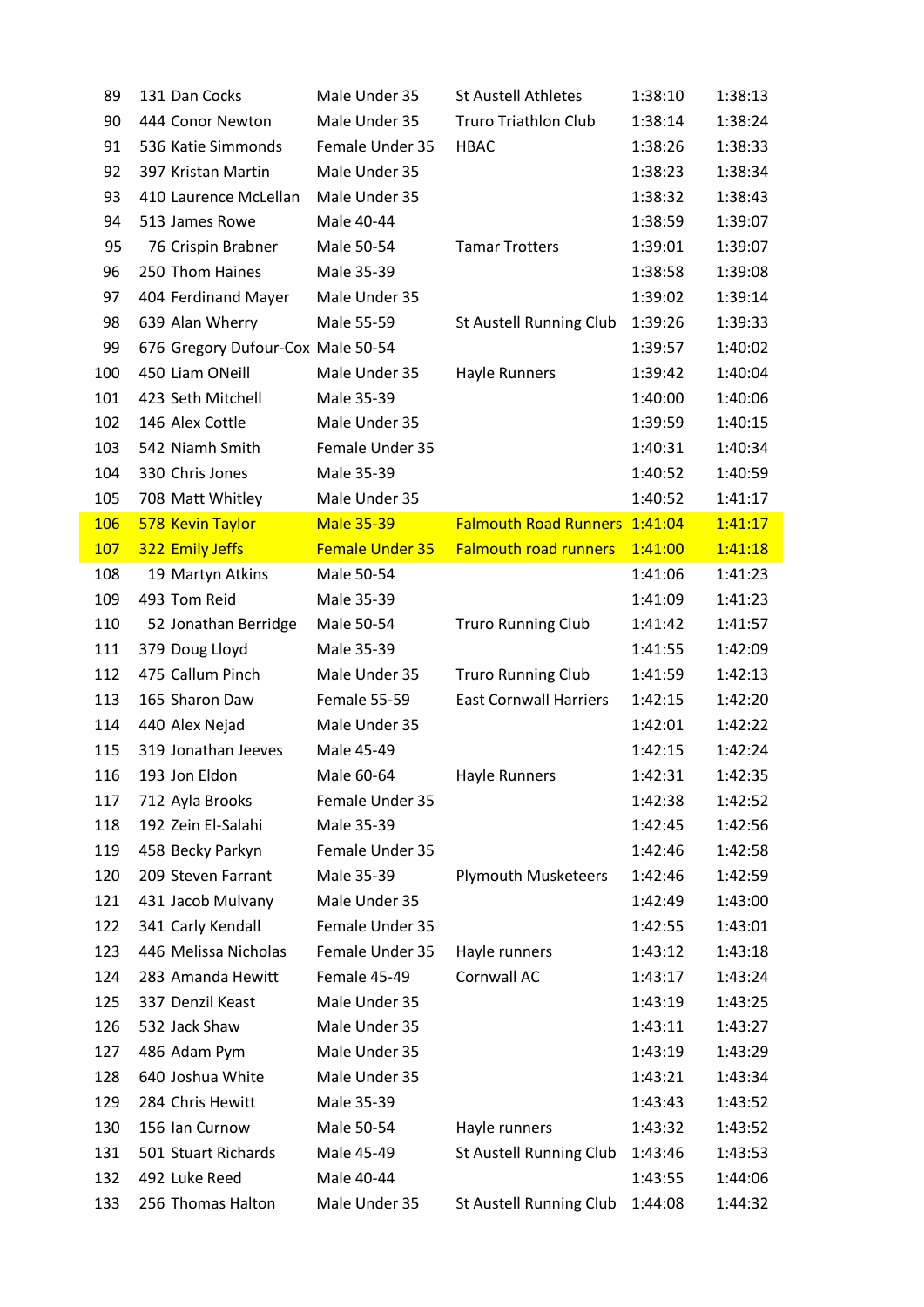| 134        | 664 Bill Wood                         | <b>Male 55-59</b>           | Falmouth Road Runners 1:44:30        |                    | 1:44:38            |
|------------|---------------------------------------|-----------------------------|--------------------------------------|--------------------|--------------------|
| 135        | 610 Aiden Vincent                     | Male Under 35               |                                      | 1:44:28            | 1:44:42            |
| 136        | 594 Callum Timpson                    | Male Under 35               |                                      | 1:44:22            | 1:45:04            |
| 137        | 505 Jonathan Roberts                  | Male 35-39                  | <b>Plymouth Musketeers</b>           | 1:44:53            | 1:45:05            |
| 138        | 617 Iain Walker                       | Male 65-69                  | St Austell Running Club              | 1:45:01            | 1:45:08            |
| 139        | 459 Bradley Parsonns                  | Male Under 35               |                                      | 1:45:02            | 1:45:10            |
| 140        | 635 Simon Webber                      | Male 65-69                  | <b>East Cornwall Harriers</b>        | 1:45:04            | 1:45:14            |
| 141        | 522 Jonathan Samuel                   | Male Under 35               |                                      | 1:44:40            | 1:45:24            |
| 142        | 732 Tom Polglase                      | Male 70-74                  | Carn Runners                         | 1:45:19            | 1:45:34            |
| 143        | 466 Julia Pearce                      | Female 45-49                | Cornwall AC                          | 1:45:30            | 1:45:38            |
| 144        | 494 Emma Reynolds                     | Female Under 35             | Tavistock Run Project                | 1:45:42            | 1:45:47            |
| 145        | 266 Karen Harrison                    | Female 50-54                | Cornwall AC                          | 1:45:41            | 1:45:49            |
| 146        | 308 Frazer Humbles                    | Male 35-39                  | Hayle Runners                        | 1:45:05            | 1:45:56            |
| 147        | 557 Emma Steedman                     | Female Under 35             | Cornwall AC                          | 1:45:43            | 1:45:58            |
| 148        | 125 Sasha Clark                       | Female Under 35             | Cornwall AC                          | 1:45:43            | 1:45:58            |
| 149        | 390 Melodie Manners                   | Female Under 35             | Hayle Runners                        | 1:46:11            | 1:46:17            |
| 150        | 411 Peter McNicol                     | Male 35-39                  |                                      | 1:46:39            | 1:46:47            |
| 151        | 703 Ruth Faulkner                     | Female 40-44                |                                      | 1:46:53            | 1:47:13            |
| 152        | 364 Ross Lawry                        | Male 45-49                  | St Austell Running Club              | 1:47:17            | 1:47:24            |
| 153        | 704 Lena Budd                         | Female 35-39                |                                      | 1:47:08            | 1:47:28            |
| 154        | 12 Peter Allen                        | Male 60-64                  | Newquay Road Runners                 | 1:47:21            | 1:47:30            |
| 155        | 478 Chris Povey                       | Male Under 35               |                                      | 1:47:16            | 1:47:33            |
| 156        | 660 Louise Wilson                     | Female 40-44                |                                      | 1:47:19            | 1:47:40            |
| 157        | 191 Pyper Egerton                     | Male Under 35               |                                      | 1:47:25            | 1:47:42            |
| 158        | 198 Tom Enright                       | Male 40-44                  | Waterford AC                         | 1:47:48            | 1:48:08            |
| 159        | 72 Guy Boswell                        | Male 55-59                  | <b>Plymouth Musketeers</b>           | 1:48:12            | 1:48:39            |
| 160        | 331 Ellen Jones                       | Female Under 35             | Cornwall AC                          | 1:48:35            | 1:48:42            |
| 161        | <b>7 Simon Ainsley</b>                | Male 40-44                  | <b>Falmouth Road Runners 1:48:30</b> |                    | 1:48:44            |
| 162        | 573 Glyn Talling                      | Male 50-54                  | Newquay Road Runners 1:48:32         |                    | 1:48:48            |
| 163        | 196 Robin Elsey                       | Male Under 35               |                                      | 1:48:27            | 1:49:15            |
| 164        | 558 Emma Stephens                     | Female Under 35             | <b>Bodmin Road Runners</b>           | 1:49:14            | 1:49:23            |
| 165        | 271 Michael Hawke                     | Male 40-44                  | <b>St Austell Athletes</b>           | 1:49:16            | 1:49:32            |
| 166        | 464 Ben Payne                         | Male 35-39                  |                                      | 1:49:23            | 1:49:33            |
| 167        | 713 Harriet Wayt                      | Female Under 35             |                                      | 1:49:20            | 1:49:35            |
| 168        | 303 Marcus Hooper                     | Male 50-54                  | <b>St Albans Striders</b>            | 1:49:31            | 1:49:40            |
| 169        | 225 Harriet Frost                     | Female Under 35             | Newquay Road Runners 1:49:32         |                    | 1:49:47            |
| 170        | 566 Chris Stokes                      | Male 45-49                  | North Herts Road                     | 1:49:42            | 1:49:51            |
| 171        | 372 Darren Letcher                    | Male 45-49                  |                                      | 1:49:41            | 1:49:56            |
| <b>172</b> | 182 Gary Duxbury                      | <b>Male 65-69</b>           | <b>Falmouth Road Runners 1:50:06</b> |                    | 1:50:15            |
| 173<br>174 | 159 Oisin Curtis                      | Male 35-39<br>Male Under 35 | Hayle Runners                        | 1:50:21<br>1:50:51 | 1:50:25            |
| 175        | 438 James Napier                      | Male 35-39                  |                                      |                    | 1:51:08<br>1:51:18 |
| 176        | 117 Chris Chirgwin<br>5 Sam Adams     | Male Under 35               | <b>Truro Running Club</b>            | 1:51:04<br>1:50:57 | 1:51:20            |
| 177        |                                       |                             |                                      | 1:51:02            | 1:51:21            |
| 178        | 677 Clare Gwennap<br>57 Debbie Bindon | Female Under 35             |                                      | 1:50:27            |                    |
|            |                                       |                             |                                      |                    | 1:51:27            |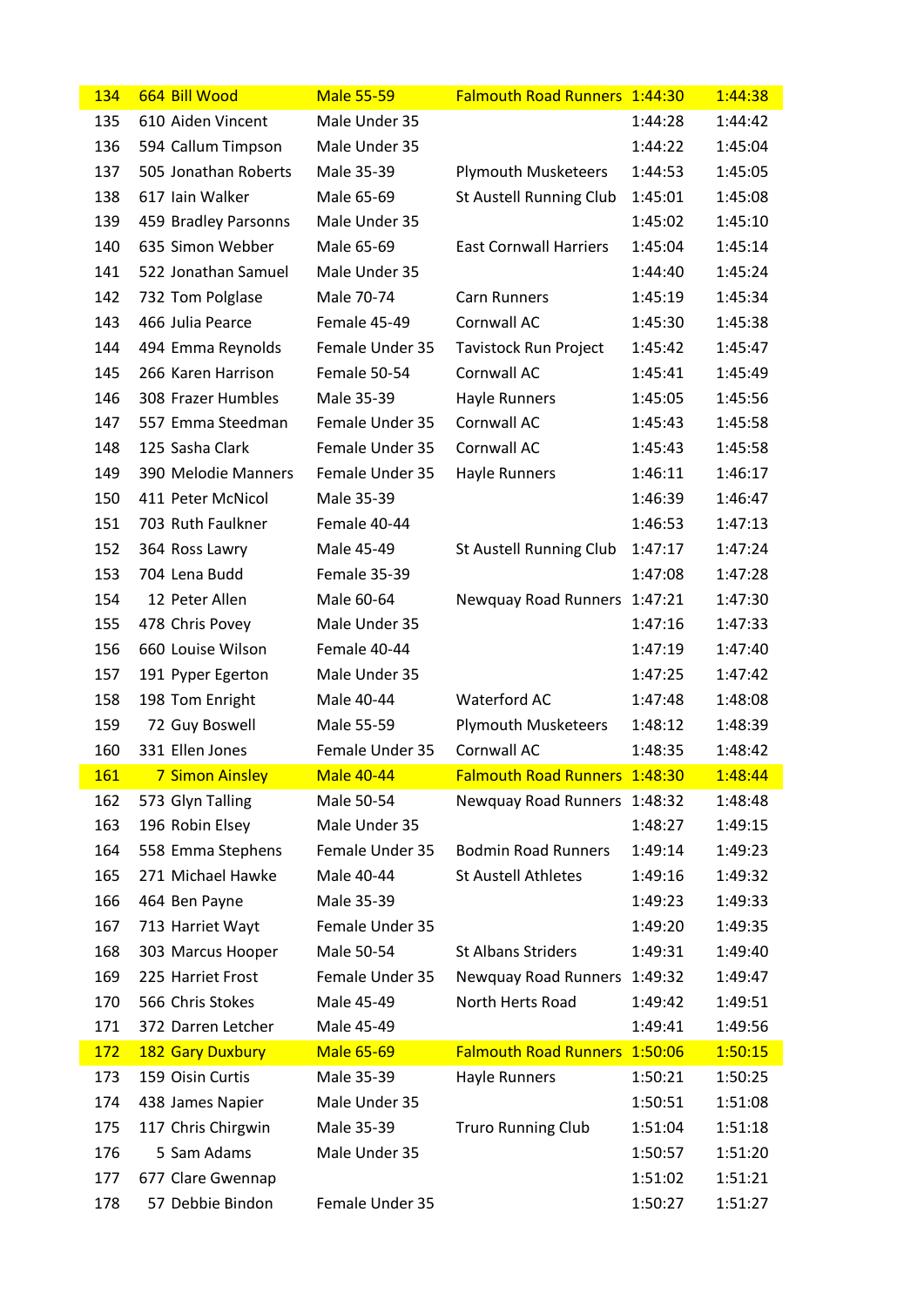| 179        | 584 Wilfrido Thalliens                 | Male 40-44                  |                               | 1:51:19            | 1:51:28            |
|------------|----------------------------------------|-----------------------------|-------------------------------|--------------------|--------------------|
| 180        | 174 Mark Dorrell                       | Male 55-59                  | Carn Runners                  | 1:50:55            | 1:51:34            |
| 181        | 383 Gary Lowson                        | Male 45-49                  |                               | 1:50:52            | 1:51:36            |
| 182        | 656 Alex Willis                        | Male Under 35               |                               | 1:51:12            | 1:51:40            |
| 183        | 417 Mike Merelie                       | Male 45-49                  | St Austell Running Club       | 1:51:33            | 1:51:47            |
| 184        | 314 Andrew James                       | Male 40-44                  | Hayle Runners                 | 1:51:37            | 1:51:59            |
| 185        | 650 Andy Williams                      | Male 50-54                  | <b>Truro Running Club</b>     | 1:51:53            | 1:52:08            |
| 186        | 535 Kevin Silver                       | Male 55-59                  | Hayle Runners                 | 1:51:59            | 1:52:11            |
| 187        | 221 Robert Francis                     | Male Under 35               |                               | 1:52:00            | 1:52:18            |
| 188        | 16 Benjamin Annear                     | Male Under 35               | Truro Running Club            | 1:52:05            | 1:52:19            |
| 189        | 40 Chris Bell                          | Male 35-39                  |                               | 1:52:06            | 1:52:19            |
| 190        | 204 Mohamed Fadel                      | Male Under 35               |                               | 1:52:26            | 1:52:33            |
| 191        | 54 Ed Biebrach                         | Male Under 35               | The pacemakers                | 1:52:16            | 1:52:36            |
| 192        | 661 Matthew Wilson                     | Male 45-49                  | Cornwall AC                   | 1:52:34            | 1:52:52            |
| 193        | 32 Marty Barnfield                     | Male 45-49                  | <b>Bodmin Road Runners</b>    | 1:52:42            | 1:52:54            |
| 194        | 662 Claire Winfield                    | Female 50-54                | Launceston Road               | 1:52:37            | 1:52:56            |
| 195        | 614 Mathew Vosper                      | Male 45-49                  | <b>Plymouth Musketeers</b>    | 1:52:36            | 1:52:57            |
| 196        | 730 Amy Blackburn                      | Female Under 35             | Mile High                     | 1:52:44            | 1:52:58            |
| <b>197</b> | <b>507 Katie Robinson</b>              | <b>Female Under 35</b>      | Falmouth Road Runners 1:52:48 |                    | 1:52:59            |
| 198        | 234 Ruth Glover                        | Female Under 35             | Cornwall AC                   | 1:52:39            | 1:53:06            |
| 199        | 392 Liam Marsh                         | Male Under 35               |                               | 1:52:40            | 1:53:07            |
| 200        | 633 Nick Weaving                       | Male 55-59                  |                               | 1:52:54            | 1:53:10            |
| 201        | 222 Derrick Frantz                     | Male 55-59                  | Cornwall AC                   | 1:52:52            | 1:53:11            |
| 202        | 323 Paul Jenkin                        | Male Under 35               |                               | 1:52:53            | 1:53:15            |
| 203        | 442 Angela Netherwood Female 45-49     |                             |                               | 1:52:58            | 1:53:17            |
| 204        | 406 Aisling McCarthy                   |                             |                               | 1:53:09            | 1:53:19            |
| 205        | 1 Oliver Hoare                         | Male 35-39                  |                               | 1:53:17            | 1:53:22            |
| 206        | 232 Corinne Gerrard                    | Female 50-54                | <b>Hayle Runners</b>          | 1:53:10            | 1:53:22            |
| 207        | 332 Max Jones                          |                             |                               | 1:53:14            | 1:53:32            |
| 208        | 231 Rosie Gault                        | Female Under 35             |                               | 1:53:06            | 1:53:44            |
| 209        | 176 Darren Dukes                       | Male 50-54                  |                               | 1:53:39            | 1:53:47            |
| 210        | 324 Steven Jenkin                      | Male 45-49                  | Cornwall AC                   | 1:53:40            | 1:53:57            |
| 211        | 666 Jacqui Woodward                    | Female 45-49                |                               | 1:53:50            | 1:53:59            |
| 212        | 508 Sarah Robinson                     | Female 45-49                | <b>Plymouth Musketeers</b>    | 1:54:12            | 1:54:38            |
| 213        | 672 Robyn Wyatt                        | Female 35-39                |                               | 1:54:23            | 1:54:40            |
| 214        | 97 Isla Campbell                       | Female Under 35             |                               | 1:54:45            | 1:54:55            |
| 215        | 147 Michael Counter                    | Male 55-59                  | St Austell Running Club       | 1:54:37            | 1:54:59            |
| 216        | 520 Cris Salisbury                     | Male 35-39                  |                               | 1:54:28            | 1:55:07            |
| 217        | 90 Giorgia Bruno                       | Female Under 35             | The Pacemakers                | 1:54:55            | 1:55:11            |
| 218        | 300 Ryan Hollywood                     | Male 40-44                  |                               | 1:54:14            | 1:55:12            |
| 219        | 725 Kelly Bills                        | Female 45-49                | Carn Runners                  | 1:54:56            | 1:55:19            |
| 220        | 259 Darren Hardwick                    | Male 50-54                  | Looe Pioneers                 | 1:55:01            | 1:55:30            |
| 221        |                                        |                             |                               |                    |                    |
|            | 127 Heidi Clothier                     | Female Under 35             |                               | 1:55:11            | 1:55:33            |
| 222<br>223 | 25 Chris Baker<br>120 Barrie Christian | Male Under 35<br>Male 50-54 | <b>Plymouth Musketeers</b>    | 1:54:52<br>1:55:10 | 1:55:34<br>1:55:39 |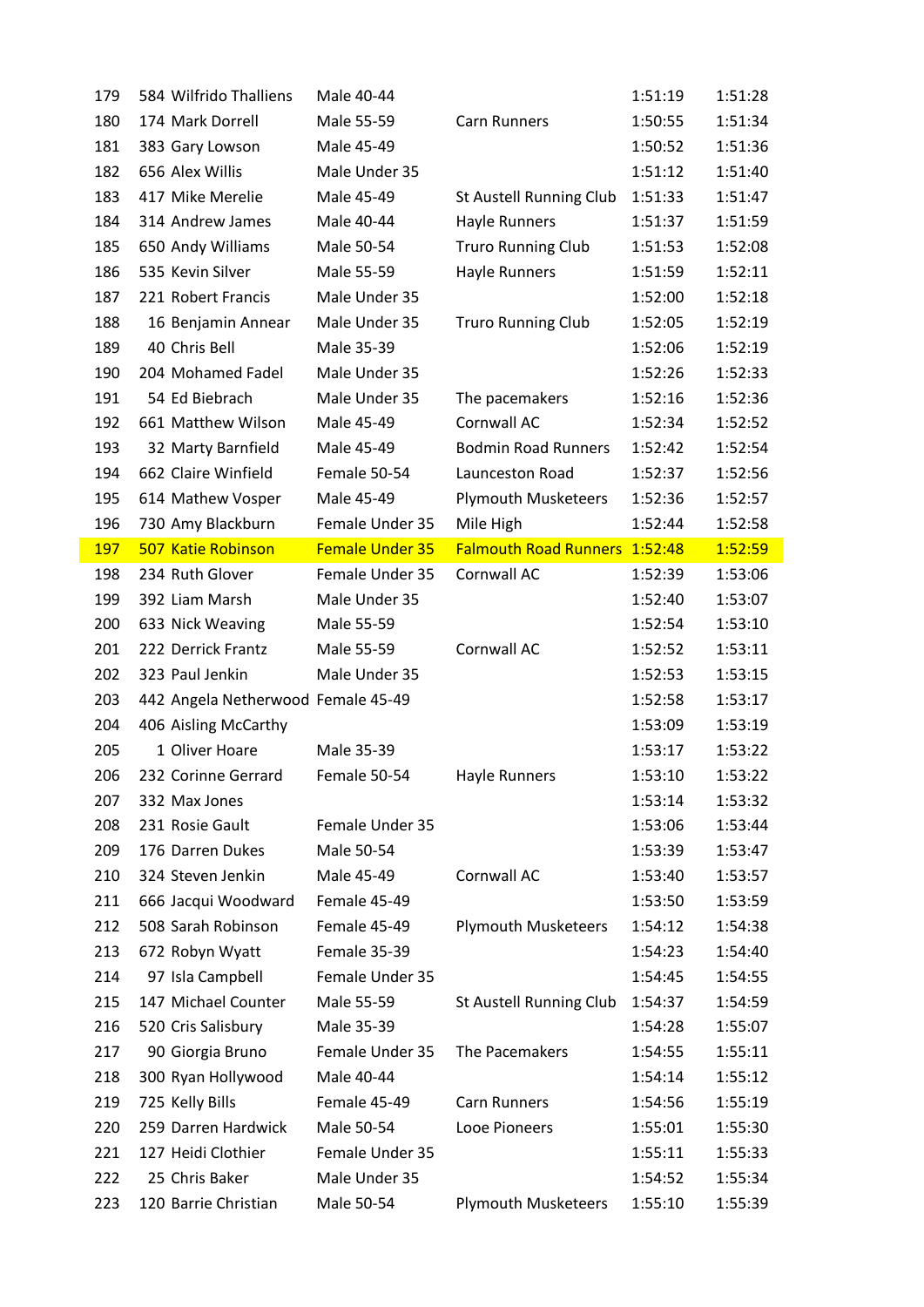| 224 | 310 Jack Ingham      | Male Under 35   |                              | 1:55:01 | 1:55:40 |
|-----|----------------------|-----------------|------------------------------|---------|---------|
| 225 | 559 Redwynn Sterry   | Male 45-49      |                              | 1:55:09 | 1:55:41 |
| 226 | 482 Ellis Poynter    | Male 50-54      |                              | 1:55:05 | 1:55:43 |
| 227 | 623 Matt Walters     | Male 45-49      |                              | 1:55:18 | 1:55:45 |
| 228 | 20 Penelope Atkinson | Female 35-39    |                              | 1:55:14 | 1:55:46 |
| 229 | 723 Tony Salisbury   | Male 40-44      |                              | 1:55:07 | 1:55:46 |
| 230 | 79 Andy Bray         | Male 40-44      |                              | 1:55:44 | 1:56:09 |
| 231 | 500 Hannah Richards  | Female 35-39    |                              | 1:55:23 | 1:56:13 |
| 232 | 276 Mike Heazelton   | Male Under 35   |                              | 1:55:27 | 1:56:14 |
| 233 | 564 John Stock       | Male 40-44      |                              | 1:55:36 | 1:56:21 |
| 234 | 537 Mark Sinclair    | Male 50-54      | <b>Plymouth Musketeers</b>   | 1:56:01 | 1:56:22 |
| 235 | 561 Natasha Stevens  | Female 45-49    | <b>Bodmin Womens</b>         | 1:56:23 | 1:56:51 |
| 236 | 148 Violet Cowan     | Female Under 35 |                              | 1:56:18 | 1:56:51 |
| 237 | 574 Lisa Talling     | Female 50-54    | Newquay Road Runners 1:56:56 |         | 1:57:12 |
| 238 | 543 Trevor Smith     | Male 40-44      |                              | 1:56:31 | 1:57:18 |
| 239 | 572 Matt Swiggs      | Male Under 35   |                              | 1:56:58 | 1:57:23 |
| 240 | 143 Timothy Cooper   | Male 40-44      |                              | 1:56:29 | 1:57:24 |
| 241 | 554 Anna Stanworth   | Female Under 35 |                              | 1:56:43 | 1:57:25 |
| 242 | 709 Joanna Unsworth  | Female Under 35 |                              | 1:57:14 | 1:57:36 |
| 243 | 133 Tanya Coleman    | Female 50-54    | <b>Truro Running Club</b>    | 1:57:21 | 1:57:38 |
| 244 | 645 Sarah Wilkinson  | Female 60-64    | Newquay Road Runners 1:57:23 |         | 1:57:43 |
| 245 | 509 Robert Rochowiak | Male 60-64      | Carn Runners                 | 1:57:07 | 1:57:48 |
| 246 | 599 James Triggs     | Male Under 35   |                              | 1:57:27 | 1:57:49 |
| 247 | 606 Benjamin Ullmer  | Male Under 35   |                              | 1:57:16 | 1:58:07 |
| 248 | 269 Gareth Hawcroft  | Male 45-49      | <b>Plymouth Musketeers</b>   | 1:57:54 | 1:58:15 |
| 249 | 41 Luke Bennett      | Male 55-59      |                              | 1:58:18 | 1:58:37 |
| 250 | 470 Andrew Petersen  | Male 50-54      |                              | 1:57:41 | 1:58:39 |
| 251 | 304 Richard Horn     | Male 40-44      |                              | 1:57:58 | 1:58:40 |
| 252 | 389 David Malton     | Male 35-39      |                              | 1:57:58 | 1:58:40 |
| 253 | 55 Jade Biggs        | Female 35-39    | Cornwall AC                  | 1:58:36 | 1:58:49 |
| 254 | 171 Martin Dinham    | Male 50-54      |                              | 1:58:47 | 1:58:57 |
| 255 | 361 Tristan Lang     | Male 45-49      | <b>Truro Running Club</b>    | 1:58:31 | 1:58:58 |
| 256 | 118 Sam Choroszewski | Male Under 35   |                              | 1:58:21 | 1:58:59 |
| 257 | 214 Jen Forbes       | Female 35-39    | Carn Runners                 | 1:58:46 | 1:59:10 |
| 258 | 387 Grahame Mace     | Male 45-49      | Looe Pioneers                | 1:58:46 | 1:59:16 |
| 259 | 737 Liz Trebilcock   | Female 55-59    | <b>Truro Running Club</b>    | 1:59:05 | 1:59:20 |
| 260 | 586 David Thomas     | Male 35-39      |                              | 1:58:20 | 1:59:20 |
| 261 | 74 Karina Bowers     | Female 40-44    | St Austell Running Club      | 1:59:16 | 1:59:27 |
| 262 | 467 Antony Penhaul   | Male 70-74      | Hayle Runners                | 1:59:09 | 1:59:34 |
| 263 | 663 Glen Winfield    | Male 35-39      |                              | 1:59:19 | 1:59:38 |
| 264 | 321 Peter Jefford    | Male 45-49      |                              | 1:59:30 | 1:59:43 |
| 265 | 386 Callum Macdonald | Male Under 35   |                              | 1:59:14 | 1:59:50 |
| 266 | 625 Amadeusz Wanat   | Male Under 35   | <b>Running for Waves</b>     | 1:59:14 | 1:59:50 |
| 267 | 286 Tom Hickmott     | Male 55-59      |                              | 1:59:08 | 1:59:59 |
| 268 | 577 James Taylor     | Male 35-39      |                              | 1:59:36 | 2:00:17 |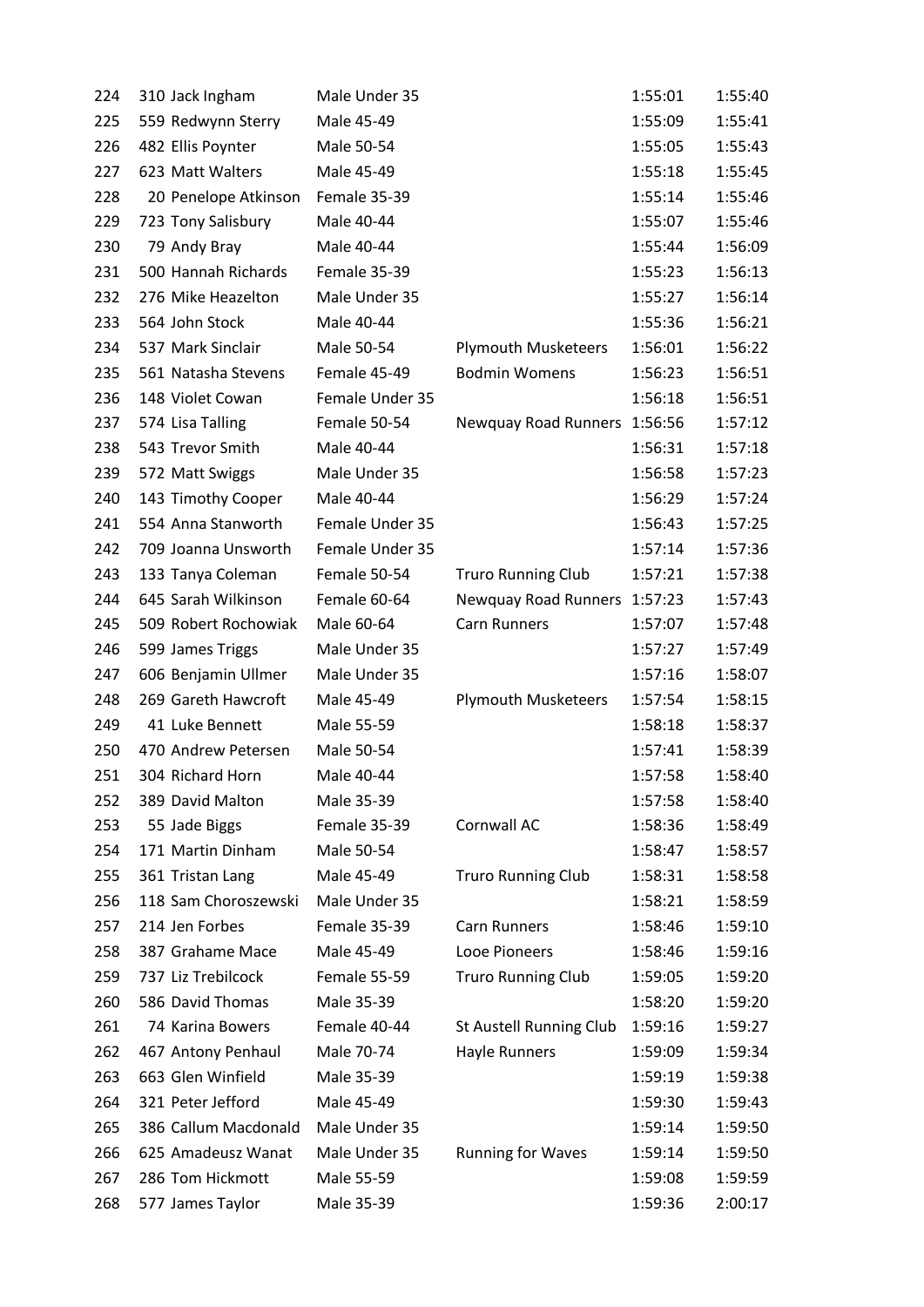| 269        | 43 Mark Bennetts                    | Male 40-44                 | <b>St Austell Athletes</b>                                      | 2:00:07            | 2:00:24            |
|------------|-------------------------------------|----------------------------|-----------------------------------------------------------------|--------------------|--------------------|
| 270        | 428 Duncan Moulder                  | Male 40-44                 |                                                                 | 2:00:20            | 2:00:36            |
| 271        | 210 Pieter Felstead                 | Male Under 35              |                                                                 | 2:00:24            | 2:00:51            |
| 272        | 294 Michael Hockey                  | Male 40-44                 | <b>Plymouth Musketeers</b>                                      | 2:00:22            | 2:00:54            |
| 273        | 376 Richard Lewis                   | Male 45-49                 |                                                                 | 2:00:20            | 2:01:04            |
| 274        | 434 Samantha Murray                 | Female 55-59               | Hayle Runners                                                   | 2:00:41            | 2:01:10            |
| 275        | 716 Adam Radage                     | Male Under 35              |                                                                 | 2:00:40            | 2:01:15            |
| 276        | 344 Robert Kernaghan                |                            |                                                                 | 2:00:50            | 2:01:18            |
| 277        | 119 Louisa Chosholm                 | Female 40-44               | Looe Pioneers                                                   | 2:00:49            | 2:01:19            |
| 278        | 187 Michael Edlin                   | Male Under 35              |                                                                 | 2:00:52            | 2:01:20            |
| 279        | 738 Thomas Carne                    | Male 35-39                 |                                                                 | 2:01:00            | 2:01:22            |
| 280        | 85 Adam Broughton                   | Male 50-54                 |                                                                 | 2:00:43            | 2:01:23            |
| 281        | 248 Marlene Grobler                 | Female 40-44               | Carn Runners                                                    | 2:01:01            | 2:01:29            |
| 282        | 105 Jenny Cartwright                | Female 35-39               | Looe Pioneers                                                   | 2:01:17            | 2:01:45            |
| 283        | 33 Helen Barrett                    | <b>Female Under 35</b>     | <b>Falmouth Road Runners</b>                                    | 2:01:34            | 2:01:46            |
| 284        | 634 Aaron Webb                      | Male 35-39                 |                                                                 | 2:01:17            | 2:01:54            |
| 285        | 457 Megan Page                      | Female Under 35            |                                                                 | 2:01:15            | 2:02:00            |
| 286        | 98 Fred Cana                        | Male 35-39                 |                                                                 | 2:01:53            | 2:02:05            |
| 287        | 47 Robert Benton-                   | Male 40-44                 |                                                                 | 2:01:51            | 2:02:12            |
| 288        | 719 Laura Pryor                     | Female Under 35            |                                                                 | 2:01:32            | 2:02:15            |
| 289        | 483 Kevin Probets                   | Male 45-49                 |                                                                 | 2:01:59            | 2:02:19            |
| 290        | 213 Jenny Fletcher                  | Female 45-49               |                                                                 | 2:02:00            | 2:02:20            |
| 291        | 628 Diane Warren                    | Female 65-69               | <b>Hayle Runners</b>                                            | 2:02:01            | 2:02:35            |
| 292        | 154 Janssen Cruz                    | Male 45-49                 |                                                                 | 2:02:16            | 2:02:47            |
| 293        | 244 Jack Greaves                    | Male Under 35              |                                                                 | 2:01:51            | 2:02:48            |
| 294        | 727 Mark Colton-Taylor              | Male 60-64                 | <b>Truro Running Club</b>                                       | 2:02:29            | 2:02:59            |
| 295        | 644 Brian Wiles                     | Male 75-79                 | Launceston Road                                                 | 2:02:43            | 2:03:02            |
| 296        | 587 Helen Thomas                    | Female 50-54               | <b>Truro Running Club</b>                                       | 2:02:40            | 2:03:09            |
| 297        | 183 Jane Earland                    | <b>Female Under 35</b>     | Falmouth Road Runners 2:03:02                                   |                    | 2:03:20            |
| 298        | 375 Leah Lewis                      | Female Under 35            |                                                                 | 2:02:41            | 2:03:22            |
| 299        | 538 Sarah-Jane Sinclair             | Female 50-54               | <b>Plymouth Musketeers</b>                                      | 2:02:55            | 2:03:23            |
| 300        | 306 Tom Howard                      | <b>Male Under 35</b>       | Falmouth Road Runners 2:02:51                                   |                    | 2:03:24            |
| 301        |                                     |                            |                                                                 |                    |                    |
| 302        | 309 Richard Inger                   | Male 50-54                 |                                                                 | 2:02:46            | 2:03:32            |
|            | 22 Paul Atyeo                       | Male 55-59                 |                                                                 | 2:03:10            | 2:03:35            |
| 303        | 418 Evie Merritt                    | Female Under 35            |                                                                 | 2:02:51            | 2:03:36            |
| 304        | 93 Miranda Burke                    | Female 50-54               | <b>Plymouth Harriers</b>                                        | 2:03:28            | 2:03:47            |
| 305        | 555 Lily Starling                   | Female Under 35            |                                                                 | 2:03:13            | 2:03:50            |
| 306        | 157 Ben Curry                       | Male Under 35              |                                                                 | 2:03:13            | 2:03:51            |
| 307        | 356 Maggie Lamerton                 | Female 45-49               | <b>Plymouth Musketeers</b>                                      | 2:03:24            | 2:03:53            |
| 308        | 415 Shane Meehan                    | Male 35-39                 | <b>St Austell athletes</b>                                      | 2:03:49            | 2:04:09            |
| 309        | 435 Rachel Murt                     | Female 35-39               |                                                                 | 2:03:12            | 2:04:16            |
| 310        | 81 Gareth Breeze                    | Male 35-39                 |                                                                 | 2:03:13            | 2:04:18            |
| 311        | 735 Katie Bullock                   | Female 35-39               | Newquay Road Runners 2:04:07                                    |                    | 2:04:23            |
| 312<br>313 | 469 Gareth Perry<br>449 Lucy Oldham | Male 40-44<br>Female 45-49 | <b>St Austell Running Club</b><br><b>East Cornwall Harriers</b> | 2:04:16<br>2:04:11 | 2:04:30<br>2:04:38 |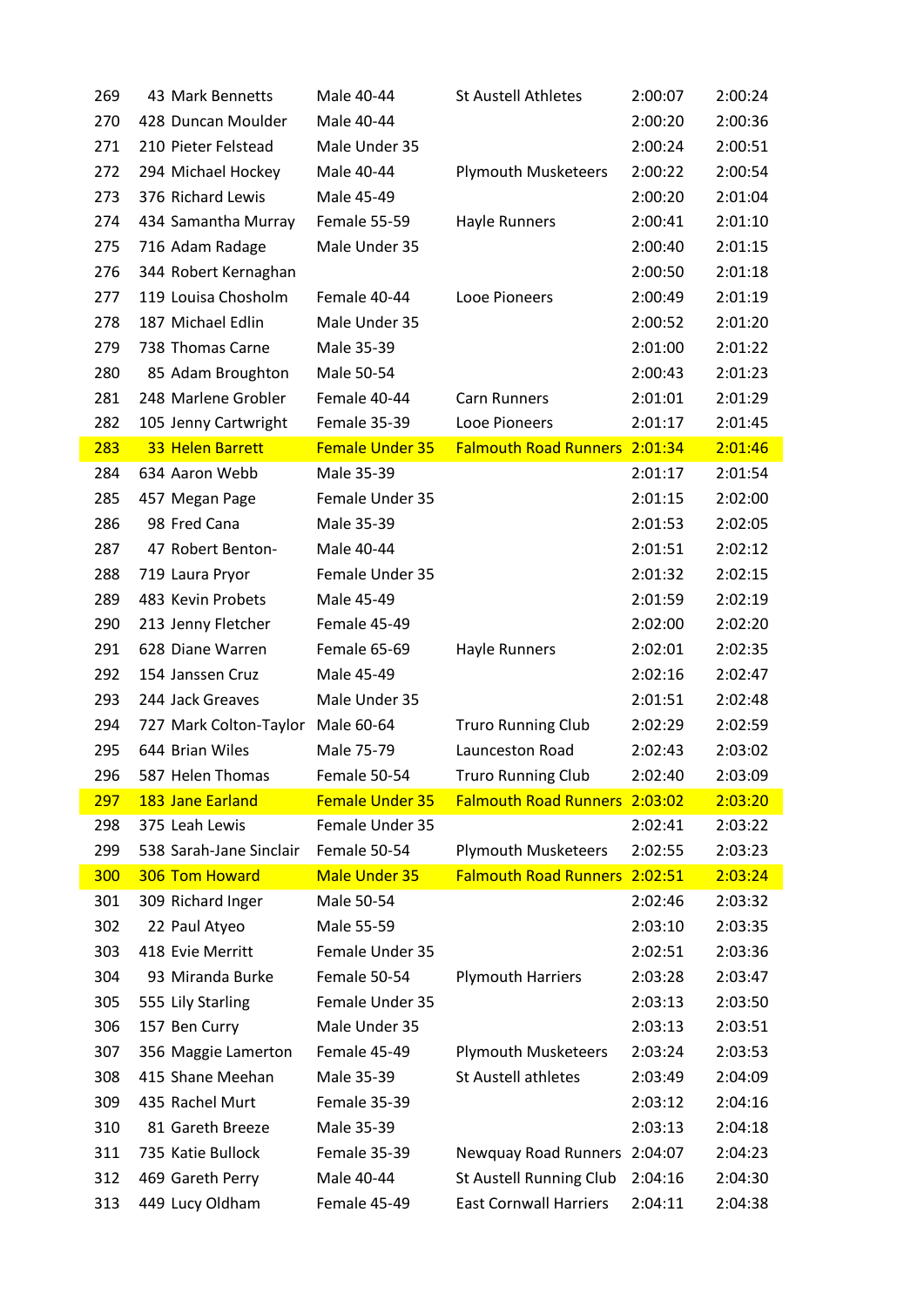| 314 | 539 Jake Skate                          | Male 35-39      |                                      | 2:04:04 | 2:04:41 |
|-----|-----------------------------------------|-----------------|--------------------------------------|---------|---------|
| 315 | 311 Isabel Irwin-Bowler Female Under 35 |                 | St Austell Running Club              | 2:04:20 | 2:04:43 |
| 316 | 518 Sarah Ryan                          | Female 40-44    | Newquay Road Runners 2:04:27         |         | 2:04:50 |
| 317 | 575 Sophie Talling                      | Female Under 35 | Newquay Road Runners 2:04:41         |         | 2:04:57 |
| 318 | 197 Charlie English                     | Male Under 35   |                                      | 2:04:41 | 2:05:04 |
| 319 | 150 Morwenna Craze                      | Female Under 35 |                                      | 2:04:29 | 2:05:06 |
| 320 | 110 Matt Chaplin                        | Male Under 35   |                                      | 2:04:30 | 2:05:06 |
| 321 | 296 Nick Hodgkinson                     | Male 40-44      |                                      | 2:04:26 | 2:05:06 |
| 322 | 742 Andrew Laming                       | Male 50-54      |                                      | 2:05:10 | 2:05:18 |
| 323 | 13 Rachel Allerton                      | Female 35-39    |                                      | 2:05:00 | 2:05:21 |
| 324 | 109 Hayley Chambers                     | Female 35-39    |                                      | 2:04:37 | 2:05:21 |
| 325 | 291 Matthew Hills                       | Male 40-44      | Newquay Road Runners 2:05:02         |         | 2:05:29 |
| 326 | 59 Edmund Ryan                          | Male Under 35   |                                      | 2:04:47 | 2:05:30 |
| 327 | 186 Killy Edgell                        | Male Under 35   |                                      | 2:04:55 | 2:05:33 |
| 328 | 229 Fiona Gamble                        | Female 35-39    |                                      | 2:05:09 | 2:05:35 |
| 329 | 441 Red Nelson                          | Male 35-39      |                                      | 2:05:23 | 2:05:40 |
| 330 | 350 Stephane Kovacs                     | Male Under 35   |                                      | 2:05:19 | 2:05:44 |
| 331 | 11 Elisabeth Allcorn                    | Female 45-49    |                                      | 2:05:24 | 2:05:46 |
| 332 | 394 Colin Martin                        | Male 65-69      | Newquay Road Runners 2:05:26         |         | 2:05:49 |
| 333 | 648 Adam Williams                       | Male Under 35   |                                      | 2:05:12 | 2:05:52 |
| 334 | 420 Emma Mills                          | Female 45-49    |                                      | 2:05:28 | 2:06:03 |
| 335 | 60 Claire Blackman                      | Female 45-49    |                                      | 2:05:38 | 2:06:15 |
| 336 | 136 Lowenna Collins                     | Female 35-39    |                                      | 2:05:32 | 2:06:20 |
| 337 | 135 Richard Collett                     | Male 35-39      | <b>Hayle Runners</b>                 | 2:06:02 | 2:06:23 |
| 338 | 511 Michelle Roskilly                   | Female 50-54    | Hayle runners                        | 2:05:58 | 2:06:33 |
| 339 | 569 Gary Swain                          | Male 55-59      | Hayle runners                        | 2:06:21 | 2:06:34 |
| 340 | 15 Rebecca Andrews                      | Female 40-44    | <b>Truro Running Club</b>            | 2:06:07 | 2:06:43 |
| 341 | 199 Paul Ensell                         | Male 40-44      |                                      | 2:06:27 | 2:06:46 |
| 342 | 278 Natasha Hennings                    | Female 45-49    | <b>Truro Running Club</b>            | 2:06:46 | 2:07:06 |
| 343 | 489 Paul Railton                        | Male 45-49      |                                      | 2:06:53 | 2:07:10 |
| 344 | 124 Richard Chynoweth Male 40-44        |                 | <b>Truro Running Club</b>            | 2:07:16 | 2:07:18 |
| 345 | 422 Megan Mitchell                      | Female 35-39    |                                      | 2:06:30 | 2:07:22 |
| 346 | 552 Glyn Stanley                        | Male 60-64      |                                      | 2:06:53 | 2:07:24 |
| 347 | 65 Stefan Bockmann                      | Male Under 35   |                                      | 2:06:39 | 2:07:29 |
| 348 | 134 Luce Coley                          | Female 35-39    |                                      | 2:06:39 | 2:07:32 |
| 349 | 445 Jamie Nicholas                      | Male Under 35   |                                      | 2:07:08 | 2:07:32 |
| 350 | 659 Aaron Wilson                        | Male 35-39      |                                      | 2:06:54 | 2:07:32 |
| 351 | 17 Emily Appaya                         | Female Under 35 |                                      | 2:06:58 | 2:07:33 |
| 352 | 128 James Clover                        | Male Under 35   |                                      | 2:07:00 | 2:07:49 |
| 353 | 236 Eva Golley                          | Female Under 35 |                                      | 2:07:41 | 2:08:03 |
| 354 | 49 Alex Berki                           | Male Under 35   |                                      | 2:07:16 | 2:08:05 |
| 355 | 173 Casper Dorbin                       | Male Under 35   |                                      | 2:07:34 | 2:08:18 |
| 356 | 88 Scott Brown                          | Male 40-44      |                                      | 2:07:36 | 2:08:19 |
| 357 | 56 Johnathan Billing                    | Male 35-39      |                                      | 2:07:27 | 2:08:21 |
| 358 | <b>70 Daisy Booker</b>                  | Female Under 35 | <b>Falmouth Road Runners 2:08:16</b> |         | 2:08:34 |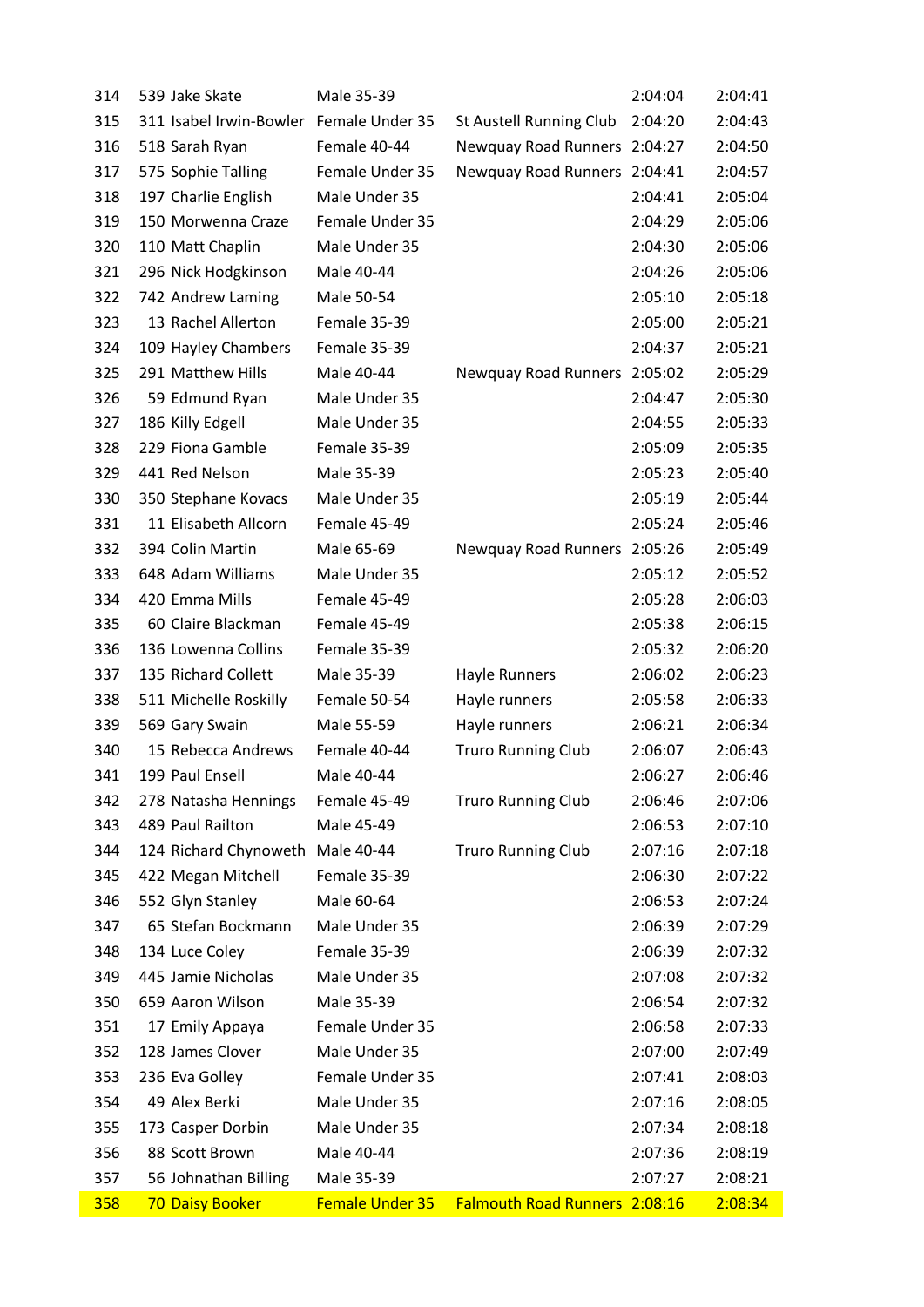| 359 | 551 Zac Spiers        | Male Under 35   |                               | 2:08:17 | 2:08:34 |
|-----|-----------------------|-----------------|-------------------------------|---------|---------|
| 360 | 36 Terry Bartlett     | Male 60-64      |                               | 2:08:06 | 2:08:38 |
| 361 | 560 Katherine Stevens | Female 45-49    | St Austell Running Club       | 2:08:14 | 2:08:43 |
| 362 | 527 Jana Schultze     | Female 35-39    |                               | 2:08:43 | 2:09:01 |
| 363 | 602 Mike Turner       | Male 60-64      |                               | 2:08:47 | 2:09:10 |
| 364 | 405 Ruth McCalley     | Female Under 35 |                               | 2:08:41 | 2:09:12 |
| 365 | 371 Mike Lemin        | Male 60-64      | <b>Tamar Trotters</b>         | 2:08:34 | 2:09:14 |
| 366 | 144 Jackie Cope       | Female 65-69    | Mudcrew running               | 2:08:52 | 2:09:17 |
| 367 | 318 Andrew Jay        | Male 45-49      | St Austell Running Club       | 2:08:50 | 2:09:19 |
| 368 | 715 Erin Wainwright   | Female Under 35 |                               | 2:08:53 | 2:09:28 |
| 369 | 726 Jurg Ehmann       | Male 55-59      |                               | 2:08:49 | 2:09:32 |
| 370 | 216 Emma Forster      | Female 45-49    |                               | 2:09:03 | 2:09:34 |
| 371 | 24 Jonathan Baglow    | Male Under 35   |                               | 2:08:53 | 2:09:43 |
| 372 | 335 Eleanor Jubb      | Female 40-44    |                               | 2:09:10 | 2:09:57 |
| 373 | 437 Helen Myatt       | Female Under 35 | <b>Truro Running Club</b>     | 2:09:43 | 2:10:09 |
| 374 | 369 Trevor Lee        | Male 60-64      | <b>Truro Running Club</b>     | 2:09:42 | 2:10:14 |
| 375 | 481 Tom Powell        | Male Under 35   |                               | 2:10:03 | 2:10:19 |
| 376 | 490 Christopher       | Male Under 35   |                               | 2:10:03 | 2:10:19 |
| 377 | 553 Ryan Stanley      | Male Under 35   |                               | 2:09:44 | 2:10:41 |
| 378 | 563 Juliet Stewart    | Female 55-59    | <b>Truro Running Club</b>     | 2:10:24 | 2:10:44 |
| 379 | 30 Issey Barnes       | Female Under 35 |                               | 2:10:19 | 2:10:51 |
| 380 | 18 Louise Armitage    | Female 40-44    | <b>Plymouth Musketeers</b>    | 2:10:25 | 2:10:54 |
| 381 | 643 Demelza           | Female 40-44    | Carn Runners                  | 2:10:32 | 2:11:01 |
|     |                       |                 |                               |         |         |
| 382 | 99 Bruce Carey        | Male Under 35   |                               | 2:10:46 | 2:11:11 |
| 383 | 261 Emma Harris       | Female Under 35 |                               | 2:10:56 | 2:11:29 |
| 384 | 711 Matthew Wareham   | Male Under 35   |                               | 2:11:08 | 2:11:39 |
| 385 | 674 Stephen Young     | Male 50-54      | 100 Marathon Club             | 2:11:14 | 2:11:47 |
| 386 | 600 Bartek Troczka    | Male Under 35   |                               | 2:11:28 | 2:11:50 |
| 387 | 71 Sarah Booker       | Female 50-54    | Falmouth Road Runners 2:11:41 |         | 2:12:05 |
| 388 | 353 Arthur Laloe      | Male 35-39      |                               | 2:12:01 | 2:12:24 |
| 389 | 35 Joanne Barry       | Female 45-49    | JP Fitness Cornwall           | 2:11:57 | 2:12:28 |
| 390 | 717 Chris Campbell    | Male 50-54      | <b>Hayle Runners</b>          | 2:11:36 | 2:12:36 |
| 391 | 570 Matt Swain        | Male 50-54      |                               | 2:11:37 | 2:12:36 |
| 392 | 385 Amy Lycett        | Female 45-49    | Newquay Road Runners          | 2:11:56 | 2:12:41 |
| 393 | 162 Steve Davey       | Male 50-54      |                               | 2:12:17 | 2:12:51 |
| 394 | 83 Michael Brereton   | Male 40-44      | Camelford Up And              | 2:11:53 | 2:12:52 |
| 395 | 740 Edwin Heffer      | Male 60-64      |                               | 2:12:45 | 2:12:54 |
| 396 | 111 Beth Chapman      | Female 40-44    |                               | 2:12:18 | 2:12:55 |
| 397 | 556 Jane Stedman      | Female 55-59    | 100 Marathon Club             | 2:12:22 | 2:12:57 |
| 398 | 529 Susheela Searle   | Female 45-49    |                               | 2:12:22 | 2:13:00 |
| 399 | 736 Clare Budge       | Female 45-49    | St Austell Running Club       | 2:12:31 | 2:13:01 |
| 400 | 301 Tom Holway        | Male 40-44      |                               | 2:12:14 | 2:13:10 |
| 401 | 585 Dan Thomas        | Male 40-44      |                               | 2:12:33 | 2:13:11 |
| 402 | 63 Debbie Blewett     | Female 40-44    |                               | 2:12:34 | 2:13:11 |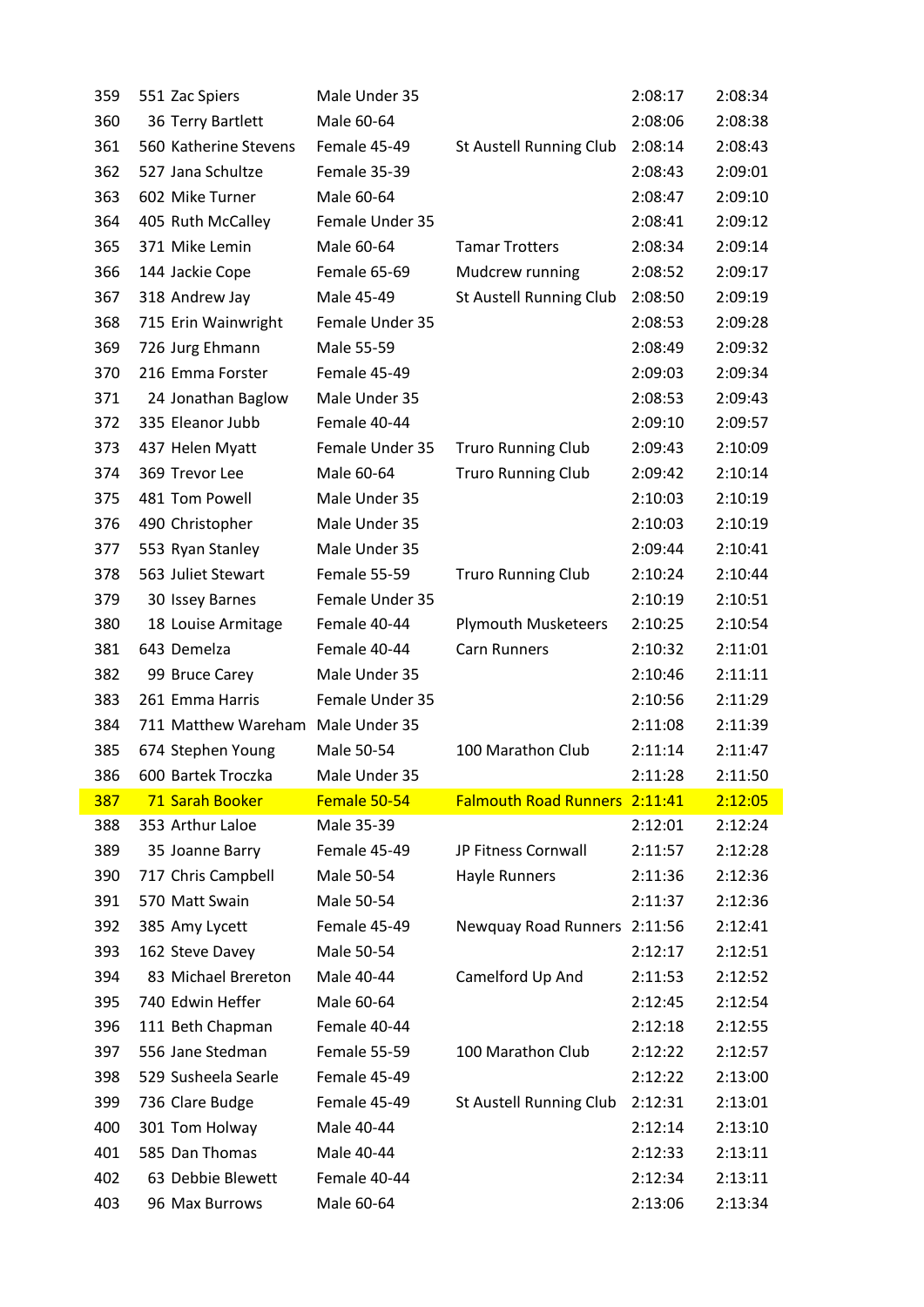| 404 | 734 Johnny Lewis      | Male 55-59      |                              | 2:12:50 | 2:13:35 |
|-----|-----------------------|-----------------|------------------------------|---------|---------|
| 405 | 288 Tim Hicks         | Male 35-39      |                              | 2:12:59 | 2:13:53 |
| 406 | 479 Cherry Powell     | Female 55-59    | <b>Plymouth Musketeers</b>   | 2:13:25 | 2:13:55 |
| 407 | 626 Carly Wardle      | Female Under 35 | <b>Plymouth Musketeers</b>   | 2:13:24 | 2:13:55 |
| 408 | 282 Andrew            | Male 45-49      |                              | 2:13:47 | 2:14:29 |
| 409 | 84 Marta Brodzik      | Female 40-44    |                              | 2:13:53 | 2:14:29 |
| 410 | 673 Sarah Young       | Female 45-49    |                              | 2:13:48 | 2:14:35 |
| 411 | 188 Michael           | Male 40-44      |                              | 2:13:54 | 2:14:40 |
| 412 | 365 Mark Lawther      | Male 50-54      |                              | 2:13:53 | 2:14:47 |
| 413 | 329 Anna Jones        | Female Under 35 |                              | 2:14:10 | 2:15:00 |
| 414 | 651 Carl Williams     | Male 45-49      |                              | 2:14:41 | 2:15:18 |
| 415 | 515 1 Rowe            | Female Under 35 |                              | 2:14:59 | 2:15:24 |
| 416 | 504 Janet Ritchie     | Female 60-64    | <b>Carn Runners</b>          | 2:14:47 | 2:15:25 |
| 417 | 227 Neil Furlonger    | Male 35-39      |                              | 2:15:15 | 2:15:39 |
| 418 | 456 Lee Padgeth       | Male Under 35   |                              | 2:14:55 | 2:15:41 |
| 419 | 217 Tegan Forwood     | Female Under 35 |                              | 2:14:55 | 2:15:41 |
| 420 | 549 Laura Spargo      | Female 35-39    | <b>Truro Running Club</b>    | 2:15:20 | 2:15:46 |
| 421 | 181 Ben Dutton        | Male Under 35   |                              | 2:15:14 | 2:15:48 |
| 422 | 257 Neil Ham          | Male 55-59      | JP Fitness Cornwall          | 2:15:26 | 2:15:57 |
| 423 | 108 Emily Chalmers    | Female 35-39    |                              | 2:15:06 | 2:16:00 |
| 424 | 205 Lee Fairley       | Male 40-44      |                              | 2:15:17 | 2:16:08 |
| 425 | 270 Ben Hawke         | Male 40-44      | The Peculiars                | 2:15:17 | 2:16:08 |
| 426 | 348 Elena Kirwan      | Female Under 35 |                              | 2:15:33 | 2:16:10 |
| 427 | 720 James Hollamby    | Male Under 35   |                              | 2:15:33 | 2:16:10 |
| 428 | 141 Damian Cook       | Male 50-54      | Bys Vyken Race Team          | 2:15:15 | 2:16:10 |
| 429 | 462 Morwenna          | Female 45-49    | JP Fitness Cornwall          | 2:15:53 | 2:16:24 |
| 430 | 287 Alan Hicks        | Male 50-54      | Newquay Road Runners 2:16:00 |         | 2:16:27 |
| 431 | 409 Robyn McLean      | Female Under 35 |                              | 2:15:53 | 2:16:28 |
| 432 | 525 Jenny Saunter     | Female 55-59    | <b>Bodmin Womens</b>         | 2:15:54 | 2:16:33 |
| 433 | 460 Ali Parsons       | Female 40-44    | <b>Bodmin Womens</b>         | 2:16:01 | 2:16:40 |
| 434 | 253 Eloise Hall       | Female Under 35 |                              | 2:16:24 | 2:16:43 |
| 435 | 499 Cameron Richards  | Male Under 35   |                              | 2:15:50 | 2:16:44 |
| 436 | 722 Sarah Taylor      | Female Under 35 |                              | 2:16:12 | 2:16:47 |
| 437 | 153 James Cruise      | Male Under 35   |                              | 2:16:29 | 2:16:48 |
| 438 | 540 Tony Skelly       | Male 55-59      |                              | 2:16:05 | 2:16:51 |
| 439 | 245 Tamara Greet      | Female 45-49    | JP Fitness Cornwall          | 2:16:30 | 2:17:01 |
| 440 | 519 Abigail Sadler    | Female Under 35 |                              | 2:16:15 | 2:17:05 |
| 441 | 211 Donna Fisher      | Female 35-39    | Newquay Road Runners 2:16:40 |         | 2:17:07 |
| 442 | 23 Ruth Avery         | Female 45-49    | JP Fitness Cornwall          | 2:16:47 | 2:17:18 |
| 443 | 516 Gareth Rowett     | Male 35-39      | St Austell Running Club      | 2:16:50 | 2:17:19 |
| 444 | 180 Emma Dunne        | Female 45-49    | <b>Plymouth Musketeers</b>   | 2:17:10 | 2:17:43 |
| 445 | 603 Samantha Turner   | Female 50-54    | <b>Plymouth Musketeers</b>   | 2:17:12 | 2:17:44 |
| 446 | 184 Catherine Eastman | Female 35-39    |                              | 2:17:30 | 2:18:02 |
| 447 | 451 Hayley Orchard    | Female 45-49    |                              | 2:17:29 | 2:18:15 |
| 448 | 402 Katie Maundrell   | Female Under 35 |                              | 2:17:42 | 2:18:32 |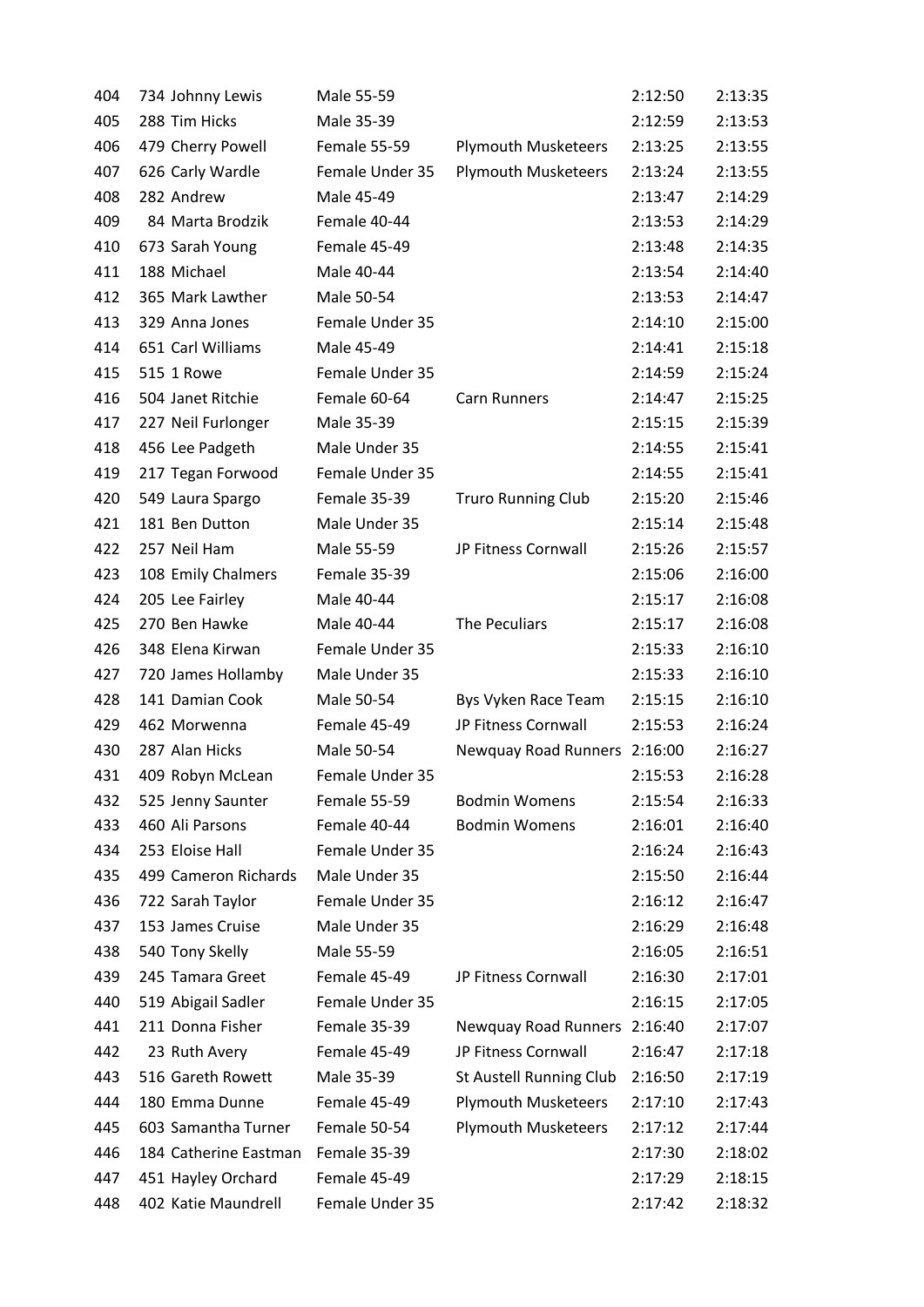| 449 | 702 Frances Evans     | Female 45-49    |                               | 2:17:52 | 2:18:40 |
|-----|-----------------------|-----------------|-------------------------------|---------|---------|
| 450 | 432 Abby Mundell      | Female Under 35 |                               | 2:17:49 | 2:18:41 |
| 451 | 433 James Mundell     | Male 50-54      |                               | 2:17:50 | 2:18:43 |
| 452 | 412 Samuel McQuigg    |                 |                               | 2:18:09 | 2:18:48 |
| 453 | 106 Charlotte Carvell | Female 45-49    | <b>Plymouth Musketeers</b>    | 2:18:27 | 2:19:00 |
| 454 | 721 Olivia Downs      | Female Under 35 |                               | 2:18:35 | 2:19:11 |
| 455 | 140 Philip Conroy     | Male 65-69      |                               | 2:18:47 | 2:19:27 |
| 456 | 293 Philippa Hipkiss  | Female Under 35 |                               | 2:18:36 | 2:19:29 |
| 457 | 339 Gerard Kelly      | Male Under 35   |                               | 2:18:37 | 2:19:30 |
| 458 | 421 John Mitchell     | Male 60-64      | <b>Carn Runners</b>           | 2:18:59 | 2:19:37 |
| 459 | 82 Nicky Brenton      | Female 50-54    | <b>Bodmin Road Runners</b>    | 2:19:06 | 2:19:41 |
| 460 | 669 Ben Wright        | Male 35-39      |                               | 2:18:49 | 2:19:42 |
| 461 | 112 Sharon Chapman    | Female 50-54    | Newquay Road Runners 2:19:29  |         | 2:19:57 |
| 462 | 401 Ruth Matthews     | Female Under 35 |                               | 2:19:08 | 2:20:08 |
| 463 | 8 Emma Alee           | Female 40-44    | <b>Plymouth Musketeers</b>    | 2:19:41 | 2:20:15 |
| 464 | 502 Ian Ringer        | Male 75-79      | <b>Bodmin Road Runners</b>    | 2:19:43 | 2:20:18 |
| 465 | 596 Linda Tout        | Female 70-74    | <b>Tamar Trotters</b>         | 2:19:51 | 2:20:21 |
| 466 | 615 Ali Walker        | Female 50-54    | <b>Truro Running Club</b>     | 2:19:55 | 2:20:39 |
| 467 | 145 Gail Cory         | Female 50-54    | <b>East Cornwall Harriers</b> | 2:19:52 | 2:20:40 |
| 468 | 172 Dawn Diprose      | Female 55-59    | <b>East Cornwall Harriers</b> | 2:19:52 | 2:20:40 |
| 469 | 605 Jonathan Tyler    | Male 40-44      |                               | 2:20:09 | 2:20:50 |
| 470 | 80 Sarah Braybrooke   | Female Under 35 |                               | 2:20:11 | 2:20:52 |
| 471 | 707 Ella Tolliday     | Female Under 35 |                               | 2:20:34 | 2:20:59 |
| 472 | 247 Sally Griffiths   | Female 45-49    | <b>Truro Running Club</b>     | 2:20:26 | 2:21:11 |
| 473 | 132 Alison Colclough  | Female 35-39    |                               | 2:20:30 | 2:21:17 |
| 474 | 237 Ray Goodright     | Male 70-74      | <b>East Cornwall Harriers</b> | 2:20:28 | 2:21:18 |
| 475 | 238 Jamie Gore        | Female 35-39    | <b>Hayle Runners</b>          | 2:20:24 | 2:21:21 |
| 476 | 583 Katherine Terris  | Female Under 35 |                               | 2:20:30 | 2:21:25 |
| 477 | 354 Greg Lamb         | Male 40-44      |                               | 2:21:09 | 2:21:51 |
| 478 | 363 Emma Lawry        | Female 45-49    | St Austell Running Club       | 2:21:31 | 2:22:05 |
| 479 | 215 Rachel Ford       | Female 45-49    |                               | 2:21:25 | 2:22:11 |
| 480 | 714 Hugo Keeble       | Male Under 35   |                               | 2:21:51 | 2:22:24 |
| 481 | 137 Luke Collins      | Male 35-39      |                               | 2:21:44 | 2:22:25 |
| 482 | 739 Natalie Hamill    | Female Under 35 |                               | 2:21:45 | 2:22:26 |
| 483 | 381 Wendy Lowe        | Female 65-69    | <b>Bodmin Womens</b>          | 2:22:02 | 2:22:41 |
| 484 | 281 Phillip Henwood   | Male 45-49      | Newquay Road Runners 2:22:05  |         | 2:22:46 |
| 485 | 670 Douglas Wright    | Male 55-59      |                               | 2:22:31 | 2:22:56 |
| 486 | 38 John Beard         | Male 40-44      | Newquay Road Runners 2:22:40  |         | 2:23:07 |
| 487 | 116 Lucy Chilcott     | Female 45-49    | <b>Bristol &amp; West</b>     | 2:22:49 | 2:23:28 |
| 488 | 102 Elizabeth Carthew | Female 45-49    | <b>Bodmin Womens</b>          | 2:22:55 | 2:23:35 |
| 489 | 89 Kelly Brumhead     | Female 45-49    | <b>Plymouth Musketeers</b>    | 2:23:24 | 2:23:54 |
| 490 | 352 Laura Lake        | Female Under 35 |                               | 2:23:23 | 2:23:55 |
| 491 | 534 Rebecca Shore     | Female 50-54    | St Austell Running Club       | 2:23:22 | 2:23:56 |
| 492 | 506 Jasmine Robinson  | Female Under 35 | <b>Plymouth Musketeers</b>    | 2:23:33 | 2:24:06 |
| 493 | 168 Rhys Dedman-      | Male Under 35   |                               | 2:24:00 | 2:24:22 |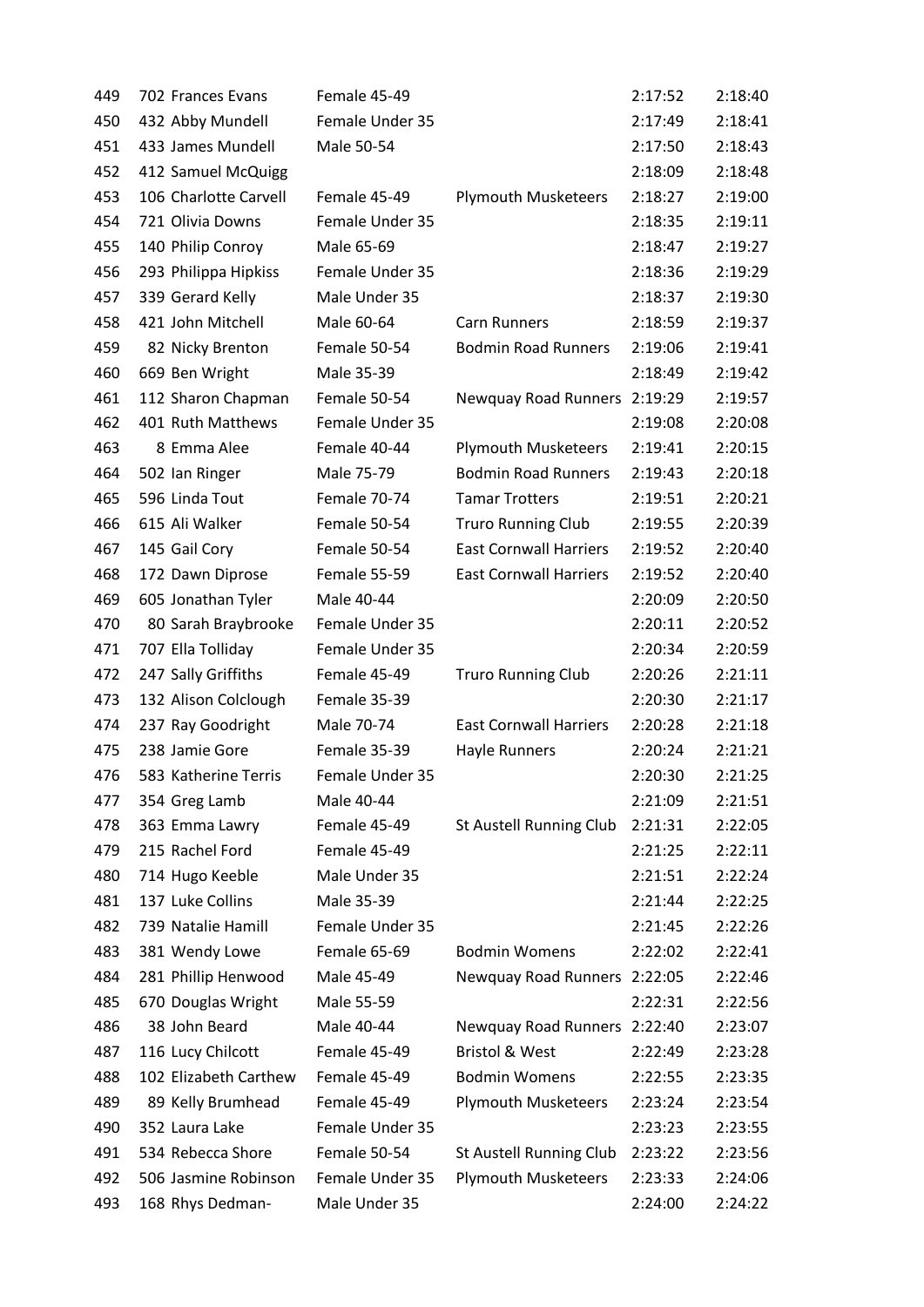|     | 178 Vicki Dunn                     | Female 40-44                 | <b>Plymouth Musketeers</b>    | 2:24:03 | 2:24:34 |
|-----|------------------------------------|------------------------------|-------------------------------|---------|---------|
| 495 | 58 Sarah Birchett                  | Female 40-44                 |                               | 2:24:22 | 2:24:50 |
| 496 | 425 Ed Morgan                      | Male Under 35                |                               | 2:24:09 | 2:24:58 |
| 497 | 336 Michelle Kanes                 | Female 35-39                 | Newquay Road Runners 2:24:40  |         | 2:25:04 |
| 498 | 461 Matthew Pascoe                 | Male Under 35                |                               | 2:24:36 | 2:25:34 |
| 499 | 359 Bryony Lane                    | Female 40-44                 |                               | 2:24:52 | 2:25:40 |
| 500 | 48 Kirsty Bergonzi                 | Female Under 35              |                               | 2:25:32 | 2:26:24 |
| 501 | 104 Deborah Cartlidge              | Female 45-49                 | Almost athletes               | 2:25:31 | 2:26:24 |
| 502 | 201 Des Evans                      | Male 70-74                   | Newquay Road Runners 2:26:05  |         | 2:26:32 |
| 503 | 523 Emma Sanders                   | Female 45-49                 |                               | 2:25:48 | 2:26:36 |
| 504 | 290 Lindsey Higman                 | Female 55-59                 |                               | 2:26:06 | 2:26:58 |
| 505 | <b>646 Robert Willcocks</b>        | <b>Male 60-64</b>            | Falmouth Road Runners 2:26:39 |         | 2:27:03 |
| 506 | 29 Claire Barlow                   | Female 45-49                 | <b>Bodmin Road Runners</b>    | 2:26:42 | 2:27:18 |
| 507 | 608 Guilherme                      | Male Under 35                |                               | 2:26:23 | 2:27:19 |
| 508 | 346 Louise King                    | Female 55-59                 | <b>Plymouth Musketeers</b>    | 2:27:04 | 2:27:45 |
| 509 | 345 Bryan King                     | Male 65-69                   | <b>Plymouth Musketeers</b>    | 2:27:04 | 2:27:45 |
| 510 | 115 Lucy Charnley                  | Female Under 35              |                               | 2:26:58 | 2:27:47 |
| 511 | 419 Bryan Mills                    | Male 50-54                   |                               | 2:26:47 | 2:27:47 |
| 512 | 403 Richard May                    | Male 55-59                   |                               | 2:27:08 | 2:27:55 |
| 513 | 565 Tamsyn Stock                   | Female 35-39                 |                               | 2:27:23 | 2:28:08 |
| 514 | 100 Maria Carey                    | Female 40-44                 |                               | 2:28:00 | 2:28:48 |
| 515 | 302 Donna Honeybun                 | Female 40-44                 |                               | 2:28:29 | 2:29:05 |
| 516 | 121 Rachael Church                 | Female 50-54                 |                               | 2:28:23 | 2:29:05 |
| 517 | 315 Emma James                     | Female 45-49                 |                               | 2:28:29 | 2:29:05 |
|     |                                    |                              |                               |         |         |
| 518 | 4 Hannah Adams                     | Female 40-44                 | St Austell Running Club       | 2:28:32 | 2:29:07 |
| 519 | 267 Debbie Harrison-               | Female 50-54                 | <b>Hayle Runners</b>          | 2:28:26 | 2:29:21 |
| 520 | 255 Wim Halsema                    | Male 60-64                   |                               | 2:29:16 | 2:29:40 |
| 521 | 581 Willeke Teeuwen                | Female 60-64                 |                               | 2:29:16 | 2:29:40 |
| 522 | 161 James Danks                    | <b>Male 40-44</b>            | Falmouth Road Runners 2:29:19 |         | 2:29:45 |
| 523 | 75 Rosie Bown                      | Female Under 35              |                               | 2:28:55 | 2:29:53 |
| 524 | 42 Morwenna Bennett Female 55-59   |                              |                               | 2:29:13 | 2:30:02 |
| 525 | 471 Geza Petrucsik                 | Male 35-39                   |                               | 2:29:40 | 2:30:12 |
| 526 | 226 Gemma Fudge                    | Female Under 35              |                               | 2:30:21 | 2:30:26 |
| 527 | 73 David Bowden                    | Male 35-39                   |                               | 2:29:43 | 2:30:29 |
| 528 | 729 David Bowden                   | Male 35-39                   |                               | 2:29:43 | 2:30:29 |
| 529 | 305 Claire Hosking                 | Female 35-39                 |                               | 2:29:41 | 2:30:38 |
| 530 | 621 Rachel Wallis                  | Female 40-44                 |                               | 2:29:42 | 2:30:39 |
| 531 | 627 Karen Warner                   | Female 55-59                 | Newquay Road Runners 2:30:45  |         | 2:31:23 |
| 532 | 547 Nicky Sowerby                  | Female 55-59                 | <b>Truro Running Club</b>     | 2:31:01 | 2:31:31 |
| 533 | 279 Sara Henry                     | Female 50-54                 |                               | 2:31:14 | 2:31:47 |
| 534 | 280 Stephen Henry                  | Male 50-54                   | Newquay Road Runners 2:31:14  |         | 2:31:47 |
| 535 | 741 John Barnes                    | Male 60-64                   | Launceston Road               | 2:31:02 | 2:31:56 |
| 536 | 295 Kate Hockley                   |                              |                               | 2:31:08 | 2:31:59 |
| 537 | 370 Jenna Legge<br>327 Sarah Johns | Female 35-39<br>Female 40-44 | <b>Mounts Bay Harriers</b>    | 2:31:09 | 2:31:59 |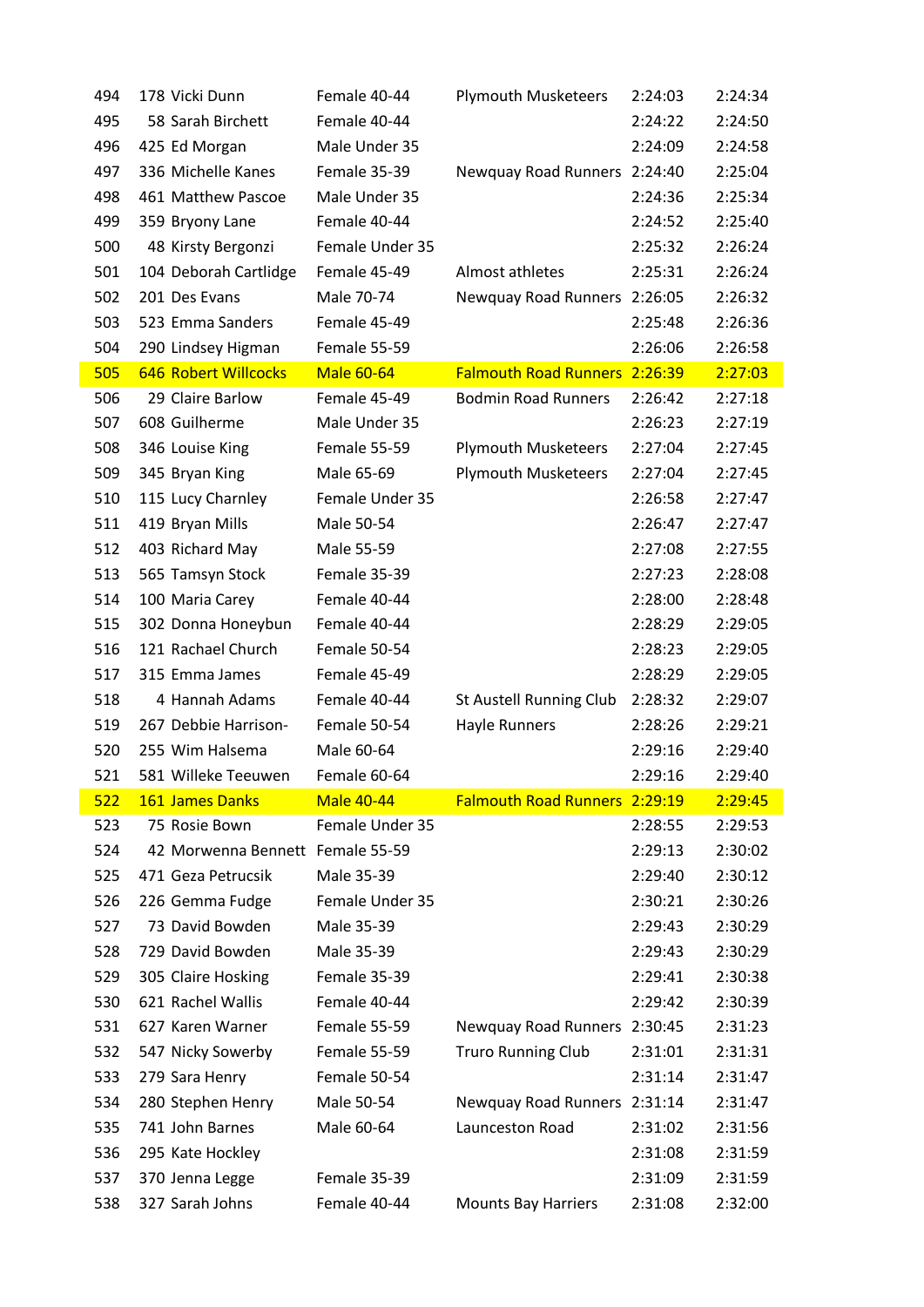| 539 | 86 Matthew Brown      | Male 35-39      |                               | 2:31:21 | 2:32:04 |
|-----|-----------------------|-----------------|-------------------------------|---------|---------|
| 540 | 170 Matt Dickinson    | Male 40-44      |                               | 2:31:28 | 2:32:20 |
| 541 | 576 Lesley Taphouse   | Female 60-64    | <b>Bodmin Road Runners</b>    | 2:31:40 | 2:32:22 |
| 542 | 241 Thomas Grafton    | Male 45-49      | <b>Truro Running Club</b>     | 2:31:47 | 2:32:34 |
| 543 | 298 Julie Hogan       | Female 55-59    |                               | 2:31:48 | 2:32:37 |
| 544 | 439 Jane Naylor       | Female 60-64    | Hayle Runners                 | 2:32:11 | 2:32:46 |
| 545 | 254 Marianne Hall     | Female 35-39    |                               | 2:31:59 | 2:32:52 |
| 546 | 396 Jacqui Martin     | Female 50-54    | St Austell Running Club       | 2:32:39 | 2:33:23 |
| 547 | 158 Ester Curry       | Female Under 35 |                               | 2:32:45 | 2:33:42 |
| 548 | 620 Maddy Wallis      | Female Under 35 |                               | 2:32:59 | 2:33:45 |
| 549 | 526 Rose Savidge      | Female 40-44    |                               | 2:33:28 | 2:34:28 |
| 550 | 454 Austen Osborne    | Male 45-49      | <b>Mawnan Runners</b>         | 2:33:40 | 2:34:37 |
| 551 | 636 Heather Wells     | Female 50-54    |                               | 2:33:46 | 2:34:39 |
| 552 | 28 Lindsay Ball       | Female 40-44    |                               | 2:34:45 | 2:35:30 |
| 553 | 491 Zoe Redgrove      | Female 45-49    | Emerson's Green               | 2:34:37 | 2:35:37 |
| 554 | 203 Samantha Ewart    | Female 45-49    | St Austell Running Club       | 2:35:20 | 2:36:04 |
| 555 | 562 S Stevens         | Female 45-49    |                               | 2:36:24 | 2:37:13 |
| 556 | 240 Emma Gower        | Female Under 35 | <b>Bodmin Womens</b>          | 2:36:34 | 2:37:13 |
| 557 | 407 India McCormick   | Female Under 35 |                               | 2:36:27 | 2:37:16 |
| 558 | 130 Bradley Cock      | Male Under 35   |                               | 2:36:27 | 2:37:17 |
| 559 | 142 Lizzy Cook        | Female 35-39    |                               | 2:37:08 | 2:37:51 |
| 560 | 579 John Teagle       | Male 70-74      |                               | 2:37:54 | 2:38:43 |
| 561 | 580 Tom Teagle        | Male 45-49      |                               | 2:37:55 | 2:38:43 |
| 562 | 177 Michelle Dunn     | Female 35-39    | St Austell Running Club       | 2:38:20 | 2:38:54 |
| 563 | 66 Julie Bolitho      | Female 55-59    | <b>Mounts Bay Harriers</b>    | 2:39:37 | 2:40:09 |
| 564 | 426 Teresa Morris     | Female 40-44    |                               | 2:39:22 | 2:40:12 |
| 565 | 567 Claire Stone      | Female 35-39    | Hayle Runners                 | 2:39:44 | 2:40:43 |
| 566 | 589 Susan Thomas      | Female 45-49    | Hayle Runners                 | 2:39:46 | 2:40:45 |
| 567 | 512 Tom Rounsevell    | Male Under 35   |                               | 2:39:57 | 2:40:50 |
| 568 | 453 Stacey Orchard    | Female Under 35 | JP Fitness Cornwall           | 2:40:06 | 2:40:50 |
| 569 | 655 Wendy Williams    | Female 60-64    | JP Fitness Cornwall           | 2:40:07 | 2:40:51 |
| 570 | 472 Jane Pett         | Female 45-49    | JP Fitness Cornwall           | 2:40:07 | 2:40:51 |
| 571 | 107 Helen Cattran-    | Female 55-59    | <b>Hayle Runners</b>          | 2:39:53 | 2:40:53 |
| 572 | 530 Amy Shackleford   | Female 35-39    | Bys Vyken Race Team           | 2:40:06 | 2:41:02 |
| 573 | 728 Codi Brooks       | Female Under 35 |                               | 2:40:31 | 2:41:05 |
| 574 | 380 Karen Lovegrove   | Female 65-69    | Hayle Runners                 | 2:40:27 | 2:41:06 |
| 575 | 61 Katherine Blemings | Female 40-44    | Falmouth Road Runners 2:40:49 |         | 2:41:41 |
| 576 | 91 Elizabeth Buckman  | Female 40-44    | <b>Plymouth Musketeers</b>    | 2:41:20 | 2:42:00 |
| 577 | 320 Joanne Jefford    | Female 45-49    | <b>Plymouth Musketeers</b>    | 2:41:20 | 2:42:01 |
| 578 | 351 Christina Lake    | Female 60-64    | <b>Falmouth Road Runners</b>  | 2:43:55 | 2:44:18 |
| 579 | 524 Kathy Saunders    | Female 65-69    | Looe Pioneers                 | 2:45:07 | 2:45:54 |
| 580 | 68 Robert Bolitho     | Female 55-59    | Hayle Runners                 | 2:45:36 | 2:46:08 |
| 581 | 358 Terry Lander      | Male 35-39      |                               | 2:46:05 | 2:47:03 |
| 582 | 517 Rowena Rutledge   | Female 50-54    |                               | 2:47:31 | 2:48:23 |
| 583 | 611 Caroline          | Female 45-49    | Cornwall AC                   | 2:48:45 | 2:49:28 |